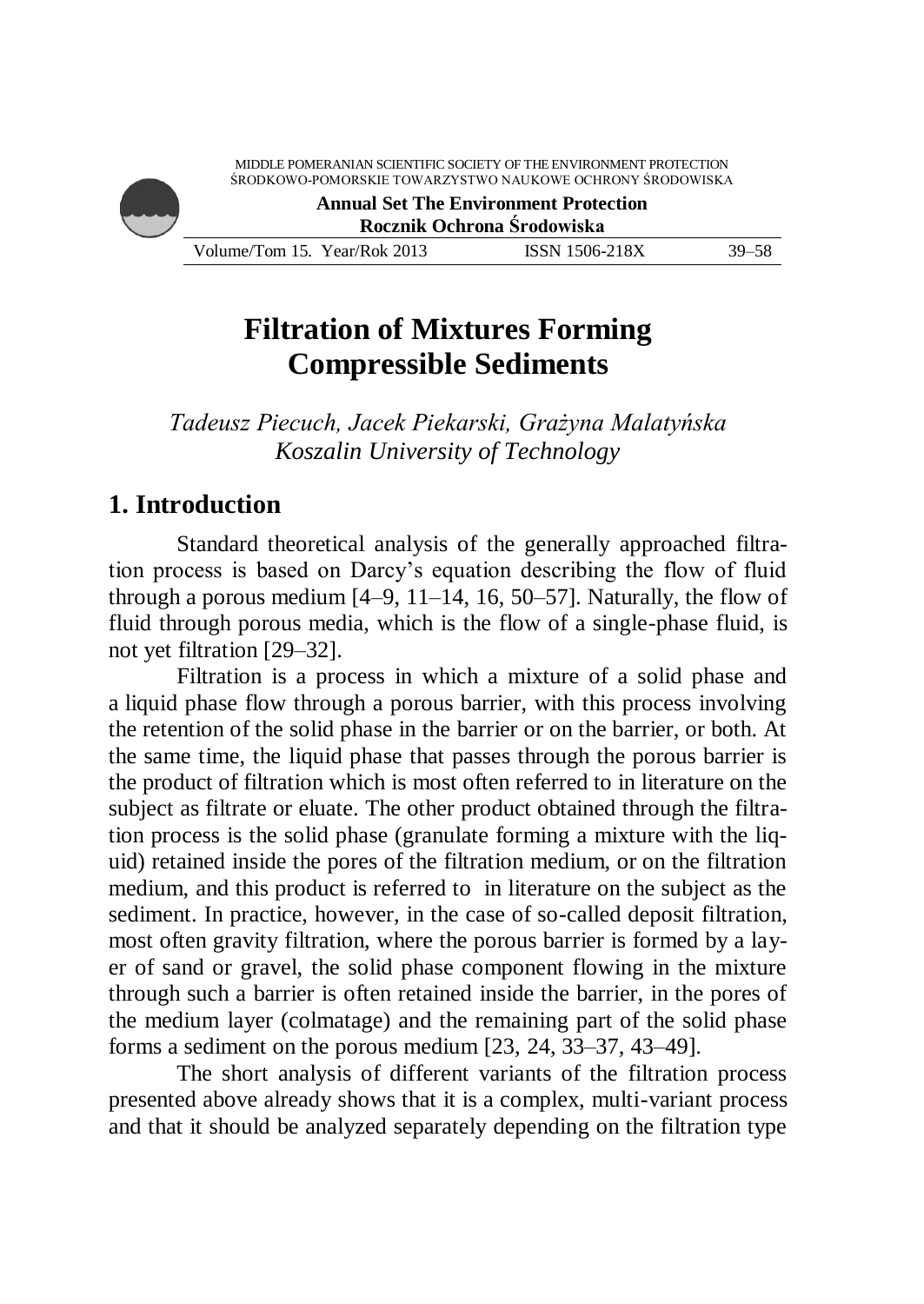also from the cause and effect perspective of the dependency mechanism identified.

#### **2. Filtration with sediment storage on the filtration mesh**

In the present work, we will analyze the process of filtration of a mixture of a solid and a liquid flowing through a filtration mesh from the theoretical point of view. This type of filtration process is characteristic for filtration devices, such as: vacuum filters, filtering presses, and pressure filters, as well as, to a lesser extent, centrifuge filters [10, 17–22, 25–27].

Darcy's general equation describing the flow of fluid through a porous medium has the following form:

$$
\dot{V} = \Delta P \cdot R^{-1} \tag{1}
$$

An analogous equation adapter by Piecuch [25–28, 31, 32] to the filtration process, in which the general filtration medium resistance is the denominator, has the formula presented below:

$$
\dot{V} = \frac{\Delta P}{t' \frac{\mu}{A_F} + \frac{\mu}{b_O} \Delta P^{s_O} \frac{V_N \beta_N}{A_F^2 (1 - \epsilon_O) \rho_S}}
$$
(2)

where the denominator which describes the filtration medium resistance is the sum of two components that constitute the denominator.

The first component is the resistance of the filtration mesh,  $R_1$ , formulated as follows:

$$
R_1 = t' \frac{\mu}{A_F} \tag{3}
$$

The second component is the sediment resistance,  $R_2$  that accumulates on the filtration mesh:

$$
R_2 = t' \frac{\mu}{b_O} \Delta P^{s_O} \frac{V_N \beta_N}{A_F^2 (1 - \varepsilon_O) \rho_S}
$$
 (4)

In the relevant equation (4), the formula introduced earlier to Darcy's equation and expressing the permeability K is used in the form of an empirical equation as follows: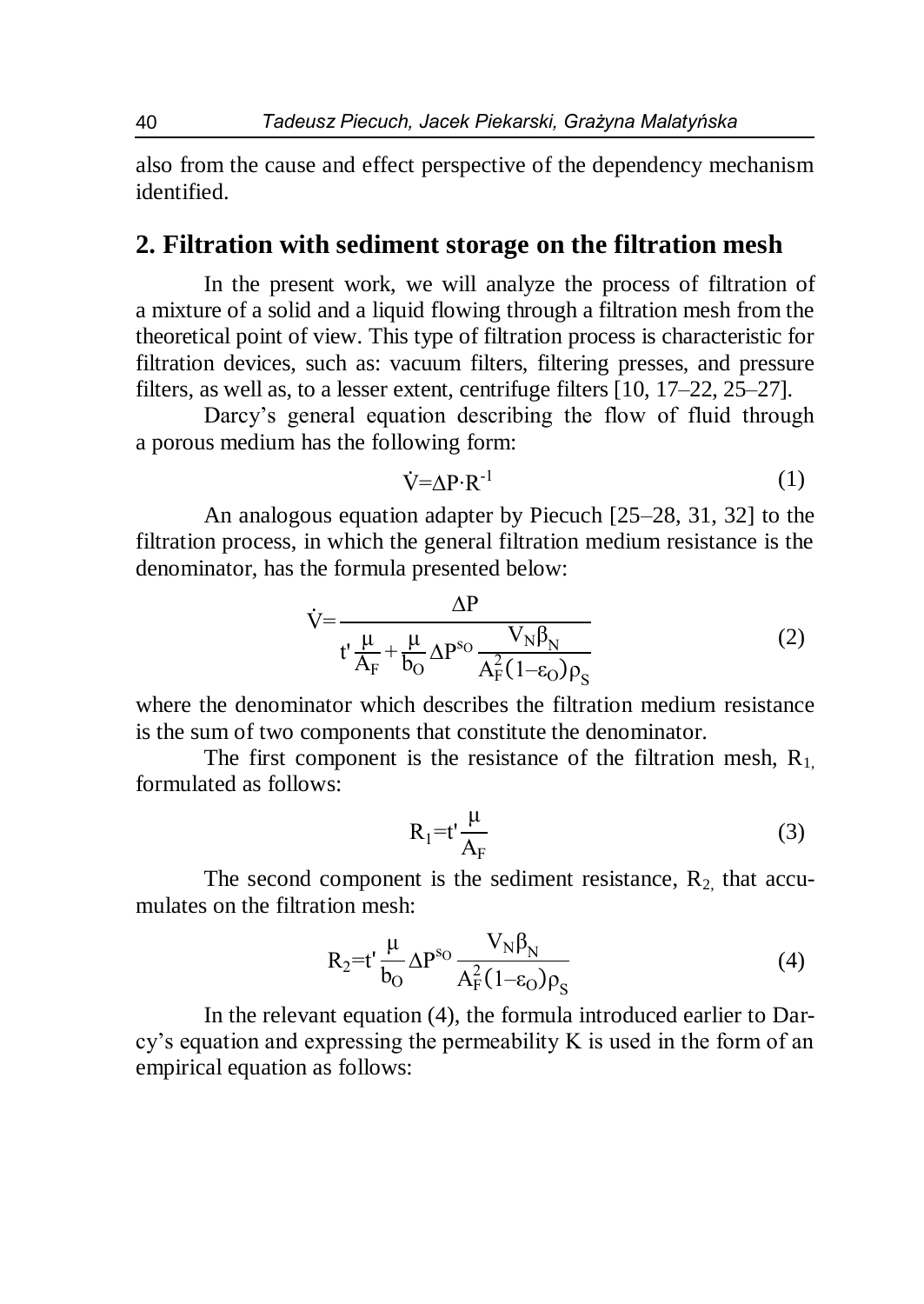$$
K = \frac{b_O}{\Delta P^{s_O}}
$$
 (5)

Permeability K is used in standard analysis of the process of fluid flow through a porous medium and, thus, also in the analysis of filtration processes, as a parameter in the general equation describing the resistance R of the porous medium formulated as follows:

$$
R = \alpha \frac{L}{A_F} = \frac{\mu}{K} \frac{L}{A_F}
$$
 (6)

Of course general resistance R in the equation (6) formulated above was used after transforming the equation describing filtration sediment resistance  $R_2$ .

It is characteristic here that in the formulation of the empirical equation (5) describing the permeability K, the pressure  $\Delta P$  in the denominator expresses the so-called squeezing pressure  $[4]$ , that is – the filtration pressure drop in the sediment.

The assumption stated above constitutes a firm basis for the current standard filtration theory based on Darcy's equation by his disciples – Kozeny and Carman, and then repeated by many other scientists, including [5–11, 50–57], as well as in Polish literature on the subject by, for example, Ciborowski [4]. The authors of the present work modified the formulation of the empirical equation (5) in their consideration in such a way that the pressure in the denominator is assumed to be the general filtration pressure which means the pressure that constitutes a specific moving force of the process acting on the filtration surface – constituted here by the surface of the filtration mesh. Of course, this means that the value of the filtration constant  $b_0$  in the numerator of the equation (5) will be slightly different than the value obtained from the formula of the equation (5) in which the pressure in the denominator expresses the socalled squeezing pressure [4].

In relation to the assumption presented above, the Authors of the present work also used it in another work regarding filtration through a filtration mesh with the formulation of compressible sediments [40] – to which we would like to refer the reader. According to the Authors, such a formulation of the pressure in the equation (5), assuming that it is the so-called initial moving pressure in the process, makes it possible to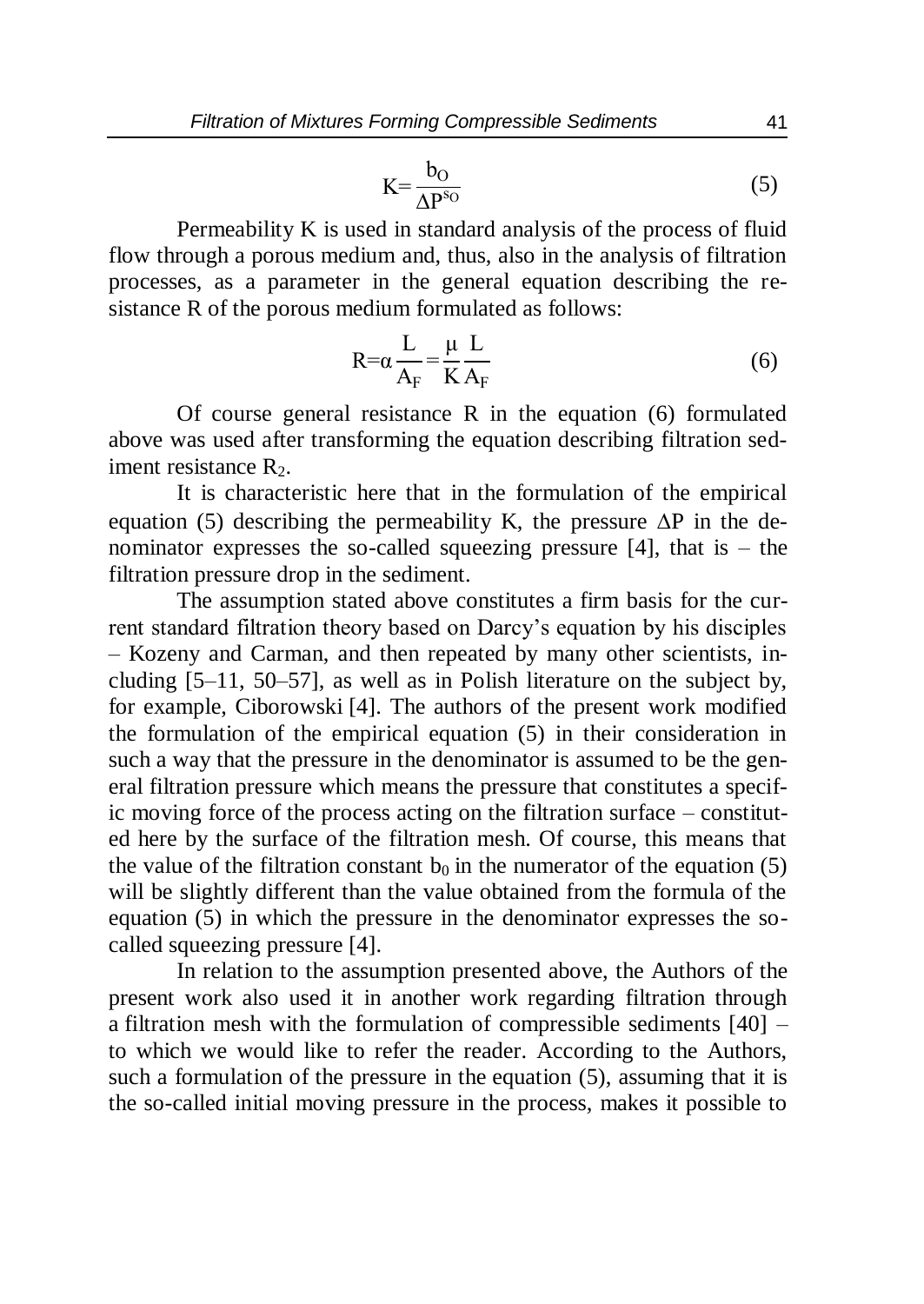calculate the efficiency of the filtration process through obtaining the general differential equation of filtration and then to integrate the equation for different values of the compressibility factor, that is generally for different compressible sediments.

Applying the assumption regarding the pressure present in the empirical formulation (5) directly, the Authors demonstrated in the work [40] how the general equation of filtration can be solved directly after such a formulation is introduced, according to the following formula:

$$
\dot{V} = \frac{\Delta P}{t' \frac{\mu}{A_F} + \frac{\mu}{b_O} \Delta P^{s_O} \frac{V_N \beta_N}{A_F^2 (1 - \epsilon_O) \rho_S}}
$$
(7)

Formulating the equation (7) as a differential equation for two particular variants of filtration, that is: when the flow rate is a variable and the pressure is constant and when the pressure fluctuates and the flow rate is constant for different values of the compressibility factor of the filtration sediment accumulated on the filtration mesh.

According to the standard filtration theory, as demonstrated in Polish literature on the subject by, for example, Ciborowski [4], the problem is solved in a different way, which is – first, by calculating the general resistance of the filtration sediment, in accordance with the formula (6), then by introducing its function form from the empirical equation (5) in the place of the permeability factor K in the equation.

Thus, after the transformation, we obtain the equation of resistance R (in this case, the sediment resistance  $R_2$ ) with the general form of:

$$
R_2 = \frac{\mu}{b_O} \Delta P^{s_O} \frac{L}{A_F}
$$
 (8)

where pressure means the co-called sediment squeezing pressure [4].

The equation (8) is then formulated as a differential equation as the differential of the pressure fluctuation in relation to the thickness of the sediment layer L . The total sediment resistance, in accordance with the equation  $R_2$  is obtained on this basis after integrating this equation with the limit of L=0 and  $p=\Delta p_0$  on the sediment surface (from the side of the filtration mesh) to the sediment surface from the fluid side, that is in the integration limit of  $L=L$  and  $p=0$ , as in the formula below: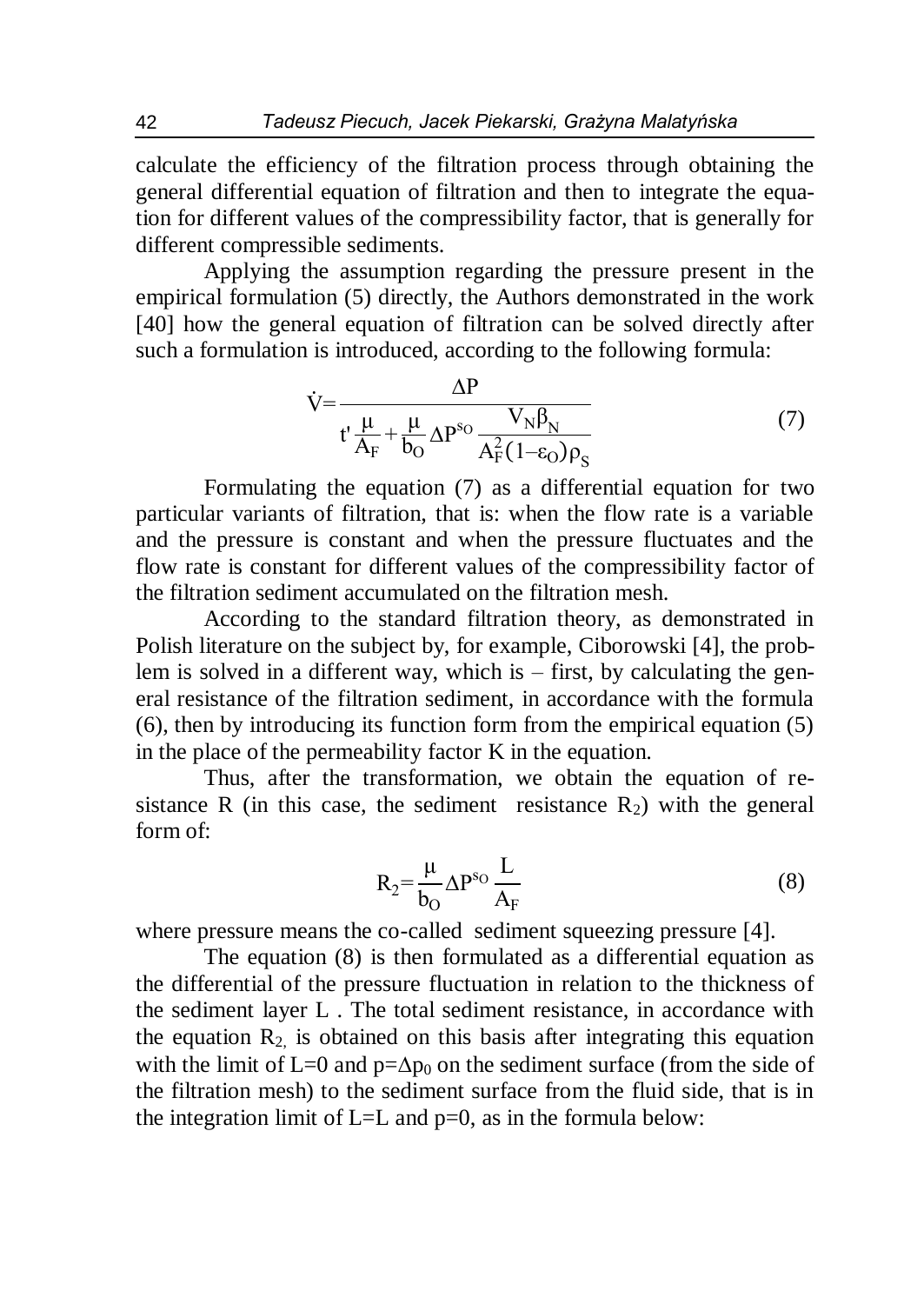$$
R_2 = \frac{\mu}{b_O} (1 - s_O) \Delta P^{s_O} \frac{L}{A_F}
$$
 (9)

The relevant detailed derivation of the equation (9) on the basis of the differential formulation of the pressure in relation to the thickness of the sediment layer in the equation (8) can be found in the study [44]. While considering and analyzing the filtration process from the point of view of standard filtration theory, it is this form of the equation (9) that is derived only from the general filtration equation to obtain the formula:

$$
\dot{V} = \frac{\Delta p}{t' \frac{\mu}{A_F} + \frac{\mu}{b_O} (1 - s_O) \Delta P^{s_O} \frac{L}{A_F}}
$$
(10)

where the pressure in the denominator means the so-called squeezing pressure [4] and it is not the same pressure value as the one used in the numerator in equation (10).

However, if the assumption of the Authors (the same one made, among others, in the work [40]) is accepted, and it is therefore assumed that the denomination of the equation (5) contains the moving pressure of the process and not the squeezing pressure, then the filtration equation obtained (10) after general transformations like the ones presented above will contain the same parameter of the moving pressure of the filtration process  $\Delta P$  both in the denominator and in the numerator.

Of course, the value of the constant  $b_0$  determined on empirical basis will be different in such a case than when as proposed by the Authors – the assumption that the pressure value in the denominator of the equation (10) stands for the squeezing pressure, and not the moving pressure of the process, is accepted.. It should be underlined that if the equation (5) constituting the basis for the argument is an empirical equation, defining the pressure parameter is one of the basic assumptions of the Authors of the analysis, and then the consequence of this reference applies in the interpretation of particular equation transformations describing the process. If, then, the equation (9) is an independent equation of filtration sediment resistance introduced into another filtration equation in the formula (10), such an equation describing the volume efficiency (the flow) of the filtration process can be presented as a differential formula independently, both for the filtration process in which the pressure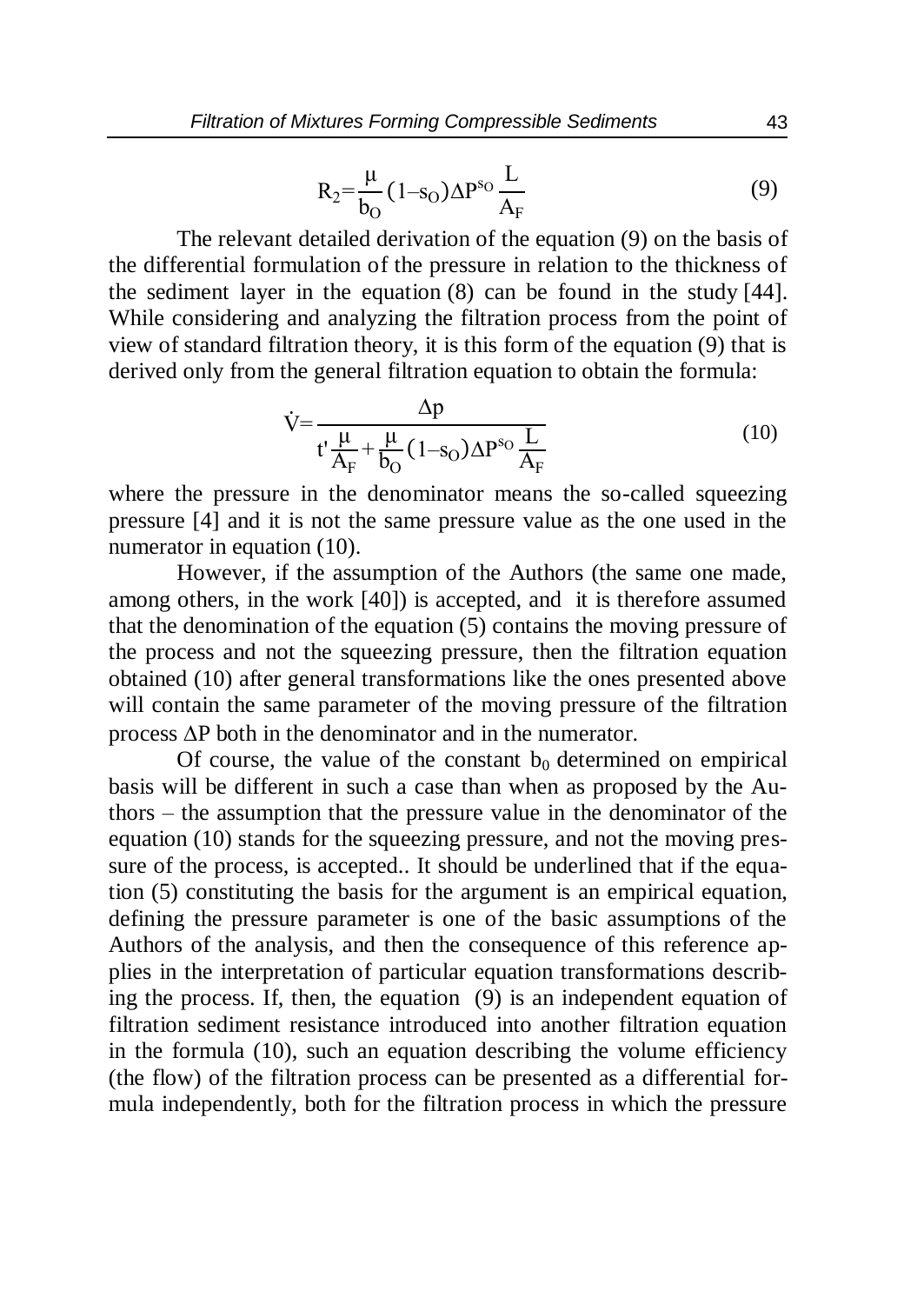value is constant and for the filtration process in which the flow value is constant, which means that the pressure fluctuates (that is in the form of a formula relating the pressure differential to the time differential dp/dt).

Let us then try to present such possible solutions of the equation (10) as a differential equation when the pressure changes in relation to the duration of the process for filtration sediments with different values of the compressibility factor  $s_0$ .

## **3. Particular solutions of the differential filtration equation for compressible sediments**

The basis for the consideration is, thus, the general formula in accordance with the equation (10) presented for the filtration process with the accumulation of compressible sediment on the filtration mesh, with the simplified assumption that the whole volume of the suspension  $(V_N)$ available in the filtration process, for example, vacuum filtration or pressure filtration [1–3, 23, 24, 33–39], will be retained on the filtration mesh ( $V_{N}\beta_{N}$ ), which means that filtrate density will be equal to 0. Thus, the equation (10) will take the following form:

$$
\dot{V} = \frac{\Delta P}{t' \frac{\mu}{A_F} + \frac{\mu}{b_O} (1 - s_O) \Delta P^{s_O} \frac{V_N \beta_N}{A_F^2 (1 - \epsilon_O) \rho_S}}
$$
(11)

In order to simplify the mathematical operations, some new constant values, from the equation presented above, will be denoted as the constant A of the following form:

$$
A=t'\frac{\mu}{A_F}
$$
 (12)

Then, the constant B will have the following form  $(13)$ :

$$
B = s_0 \tag{13}
$$

and the constant C will have the following form:

$$
C = \frac{\mu}{b_O} \frac{V_N \beta_N}{A_F^2 (1 - \varepsilon_O) \rho_S}
$$
(14)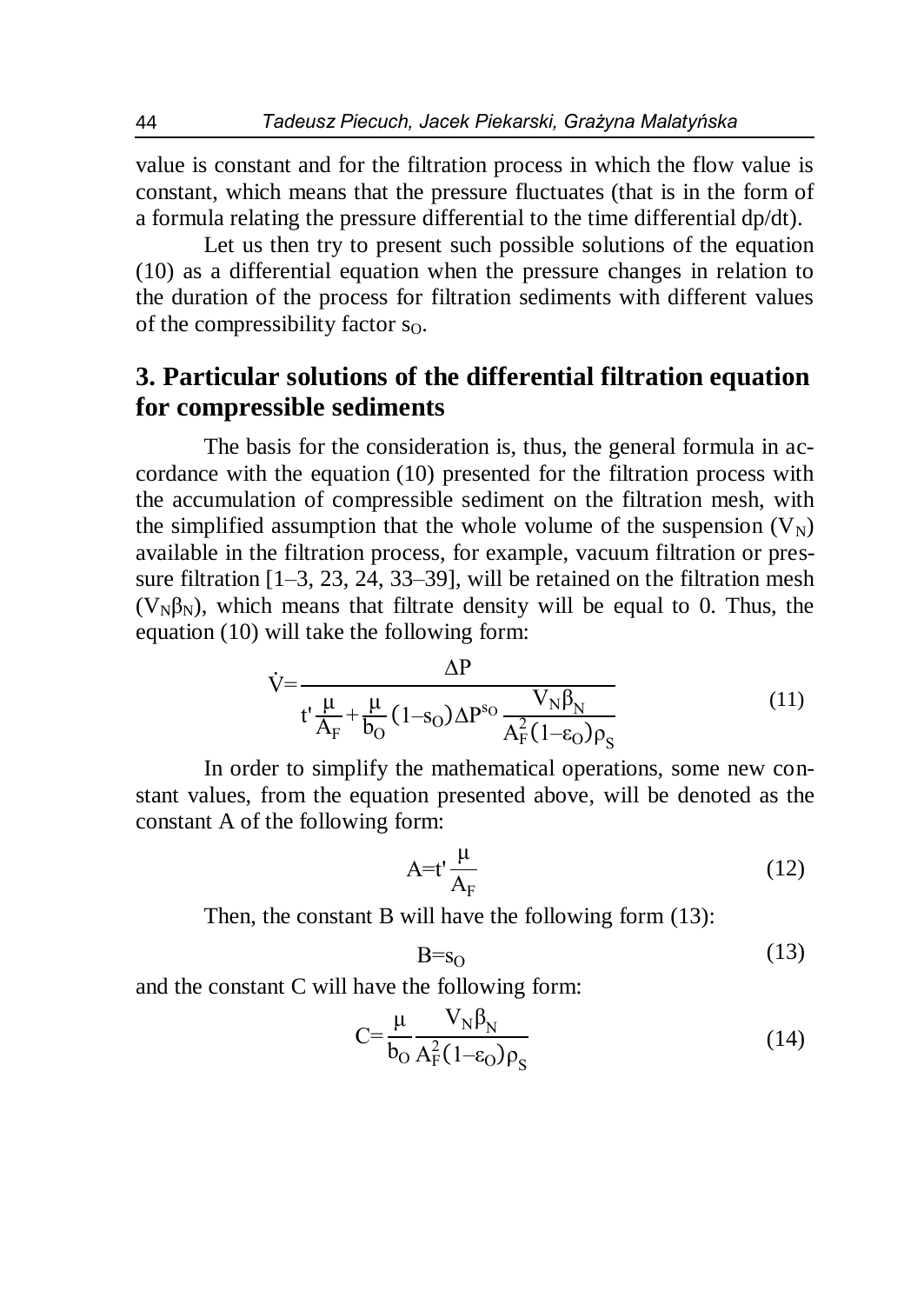Applying the simplifications presented above, the solution of the general differential equation (11) of the filtration process with fluctuating pressure can be presented in the form of the following integral:

$$
I = \int \frac{dx}{A + C(1 - B)x^{B}}, \quad 0 < B \le 1
$$
 (15)

where  $A, C$  – certain constants.

Let us analyze particular solutions of the integral expressed by means of the equation (15).

#### **3.1. For B=1, the integral will have the form:**

$$
I = \int \frac{dx}{A} = \frac{1}{A} \int dx = \frac{1}{A} x + D = F(x)
$$
 (16)

where D is the constant of integration.

### **3.2. For B=0,5; xB=**  $x0,5=\sqrt{x}$ **, the integral (15) will have the form:**

$$
I = \int \frac{2dx}{2A + C\sqrt{x}}\tag{17}
$$

Substituting  $\sqrt{x}$ =t, we obtain  $x=t^2$ , and, thus dx=2tdt, and in this way the integral (17) of an irrational function is transferred into an integral of a rational function:

$$
I=4\int \frac{t}{2A+Ct}dt
$$
 (18)

The integrand f(t), which is an improper rational function, has the following formula:

$$
f(t) = \frac{t}{2A + Ct} = \frac{1}{C} - \frac{2A}{C} \frac{1}{2A + Ct}
$$
 (19)

And, thus, after integrating both sides of the equation, we obtain the following formula:

$$
\int \frac{t}{2A+Ct} dt = \frac{1}{C} t - \frac{2A}{C^2} \ln|2A+Ct|
$$
 (20)

Finally, including the result (20) in the integral (18), and using the original variable x, we obtain the integral of the following formula: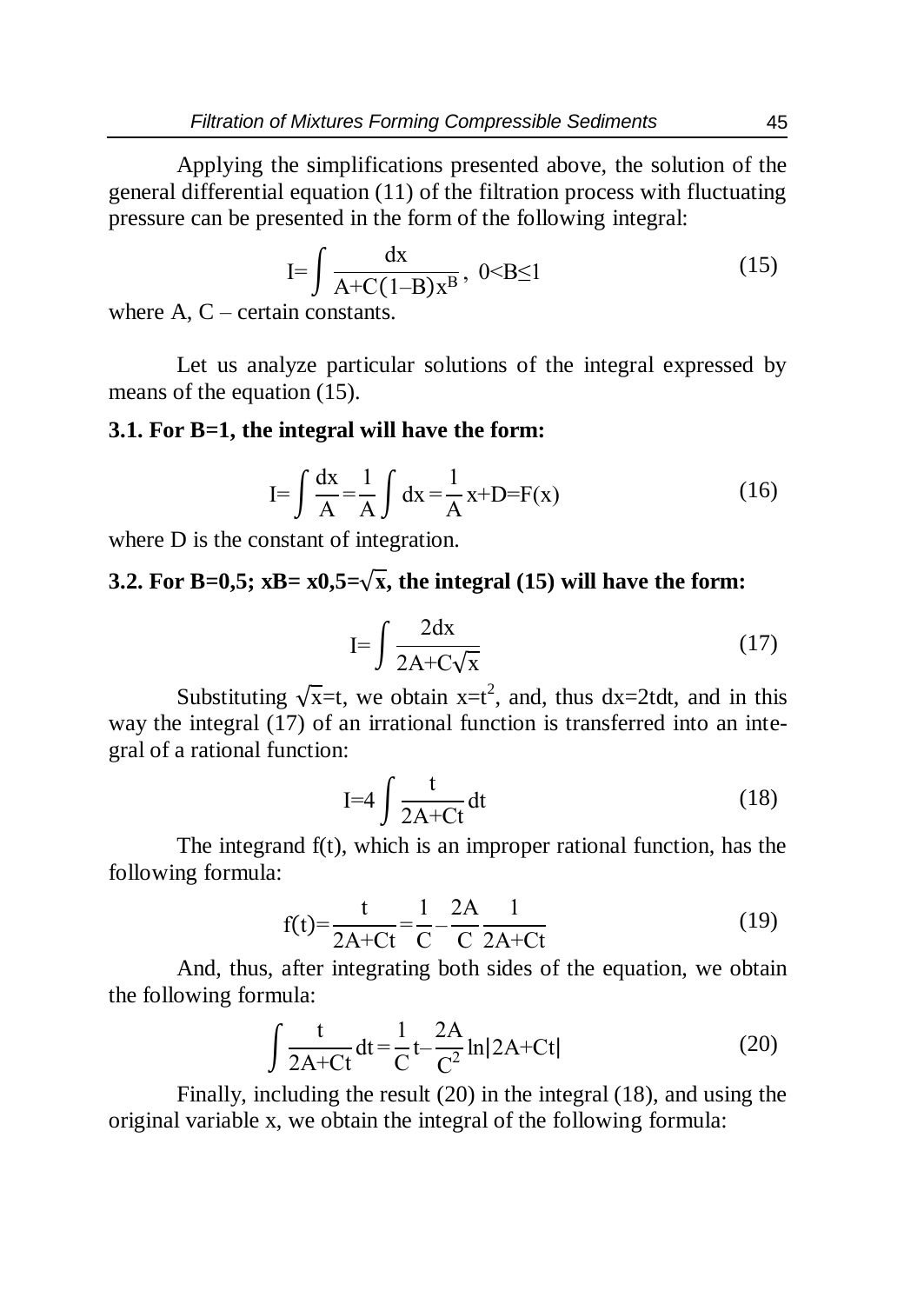$$
I = \int \frac{2dx}{2A + C\sqrt{x}} = \frac{4}{C} \sqrt{x} - \frac{8 \cdot A}{C^2} \ln |2A + C\sqrt{x}| + D
$$
 (21)

where D is the constant of integration which can be determined on the basis of the original condition.

In particular, if the limit interior of integration is established and equal to a=0, and the limit superior of integration is a variable, then we obtain the solution of the filtration equation which has the following form:

$$
F(x) = \int_0^x \frac{2du}{2A + C\sqrt{u}} = \frac{4}{C}\sqrt{x} - \frac{8 \cdot A}{C^2} \ln |2A + C\sqrt{x}| + \frac{8A}{C^2} \ln(2A)
$$
 (22)

**3.3.** For B=2/3;  $x^B = x^{2/3} = \sqrt[3]{x^2}$  the integral (15) takes the following form:

$$
I = \int \frac{3dx}{3A + C\sqrt[3]{x^2}}\tag{23}
$$

Through substituting  $\sqrt[3]{x}$ =t, we obtain x=t<sup>3</sup>, dx=3t<sup>2</sup>dt, and the integral of the irrational function (23) is transformed into an integral of a rational function:

$$
I=9\int \frac{t^2}{3A+Ct^2}dt
$$
 (24)

An integral of this type is calculated by expressing the integrand f(t), which is an improper rational function, as follows:

$$
f(t) = \frac{t^2}{3A + Ct^2} = \frac{1}{C} - \frac{3A}{C} \frac{1}{3A + Ct^2}
$$
 (25)

Including the distribution (25) in the integral (24) and using the formula:

$$
\int \frac{dt}{k^2 + t^2} = \frac{1}{k} \arctg\left(\frac{t}{k}\right) \, \mathrm{d}l \, \mathrm{a} \, k > 0 \tag{26}
$$

we obtain:

$$
\int \frac{t^2}{3A+Ct^2} dt = \frac{1}{C} t - \frac{\sqrt{3A}}{C\sqrt{C}} \arctg\left(\sqrt{\frac{C}{3A}}t\right) + D
$$
 (27)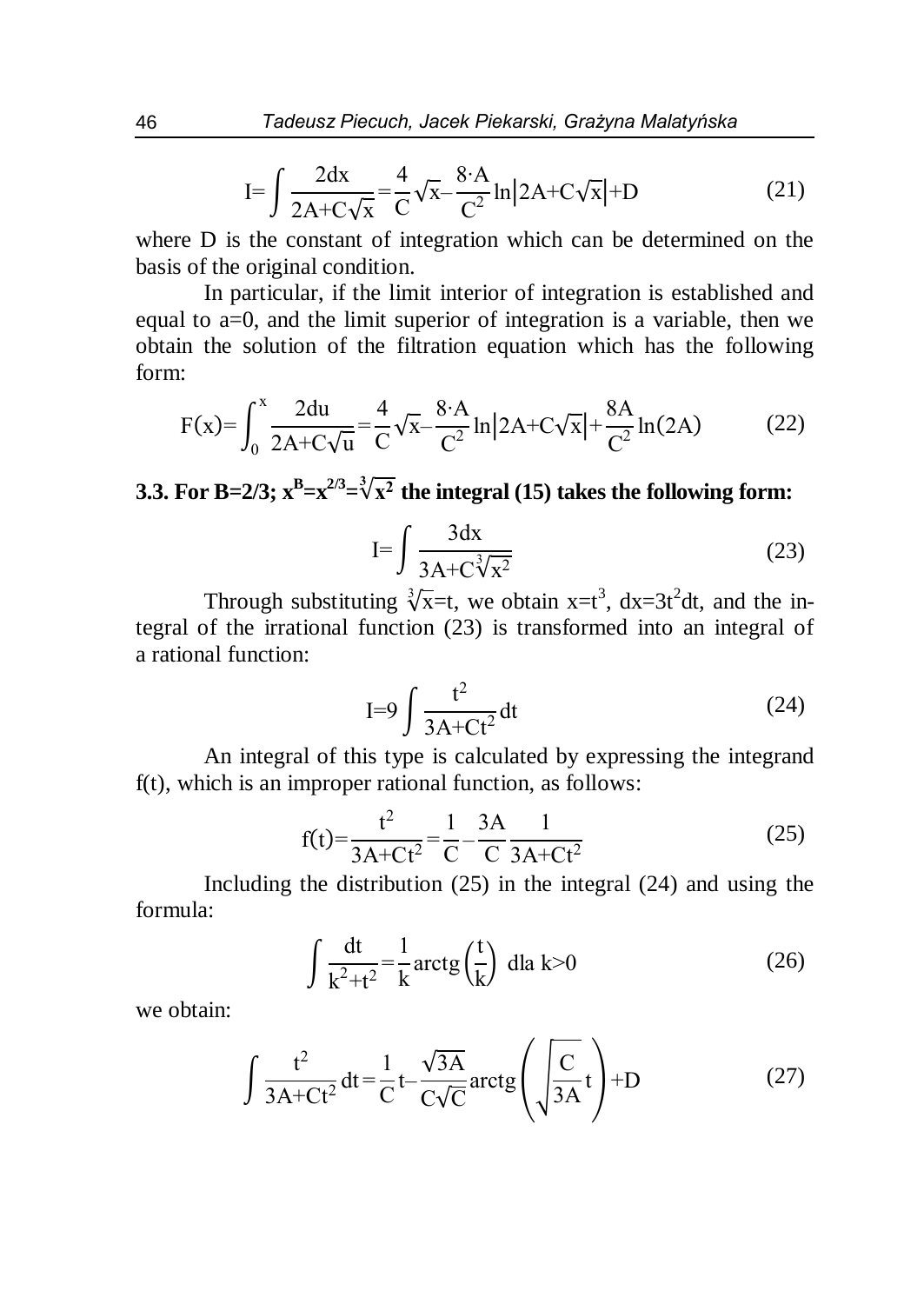After including the result in the equation (24) and substituting  $t = \sqrt[3]{x}$  we obtain the final integral (23) of the following formula:

$$
I = \int \frac{3dx}{3A + C\sqrt[3]{x^2}} = \frac{9}{C}\sqrt[3]{x} - \frac{9\sqrt{3A}}{C\sqrt{C}} \operatorname{arctg}\left(\sqrt{\frac{C}{3A}}\sqrt[3]{x}\right) + D \tag{28}
$$

where D is the constant of integration, and the constants A, C are positive numbers.

In particular, if the limit interior of integration is established and equal to a=0, and the limit superior of integration is a variable, then we obtain the general solution of the filtration equation which has the following form:

$$
F(x) = \int_0^x \frac{3du}{3A + C\sqrt[3]{u^2}} = \frac{9}{C}\sqrt[3]{x} - \frac{9\sqrt{3A}}{C\sqrt{C}} \operatorname{arctg}\left(\sqrt{\frac{C}{3A}}\sqrt[3]{x}\right) \tag{29}
$$

## **3.4.** For B=1/3;  $x^B = x^{1/3} = \sqrt[3]{x}$  the integral (15) takes the form:

$$
I = \int \frac{3dx}{3A + 2C\sqrt[3]{x}}
$$
 (30)

By substituting  $\sqrt[3]{x}$ =t, we obtain x=t<sup>3</sup>, and dx=3t<sup>2</sup>dt and the integral (30) is transformed into an integral of a rational function with the following form:

$$
I = \int \frac{3dx}{3A + 2C\sqrt[3]{x}} = 9 \int \frac{t^2}{3A + 2Ct} dt
$$
 (31)

The integrand f(t) is an improper rational function, and thus, by dividing the numerator by the denominator, we can denote it in the following form:

$$
f(t) = \frac{t^2}{3A + 2Ct} = \frac{1}{2C}t - \frac{3A}{4C^2} + \frac{9A^2}{4C^2}\frac{1}{3A + 2Ct}
$$
(32)

After including the distribution (32) in the integral (31) and integrating both sides of the equation, we can obtain the following form of the integral on the right side of the equation: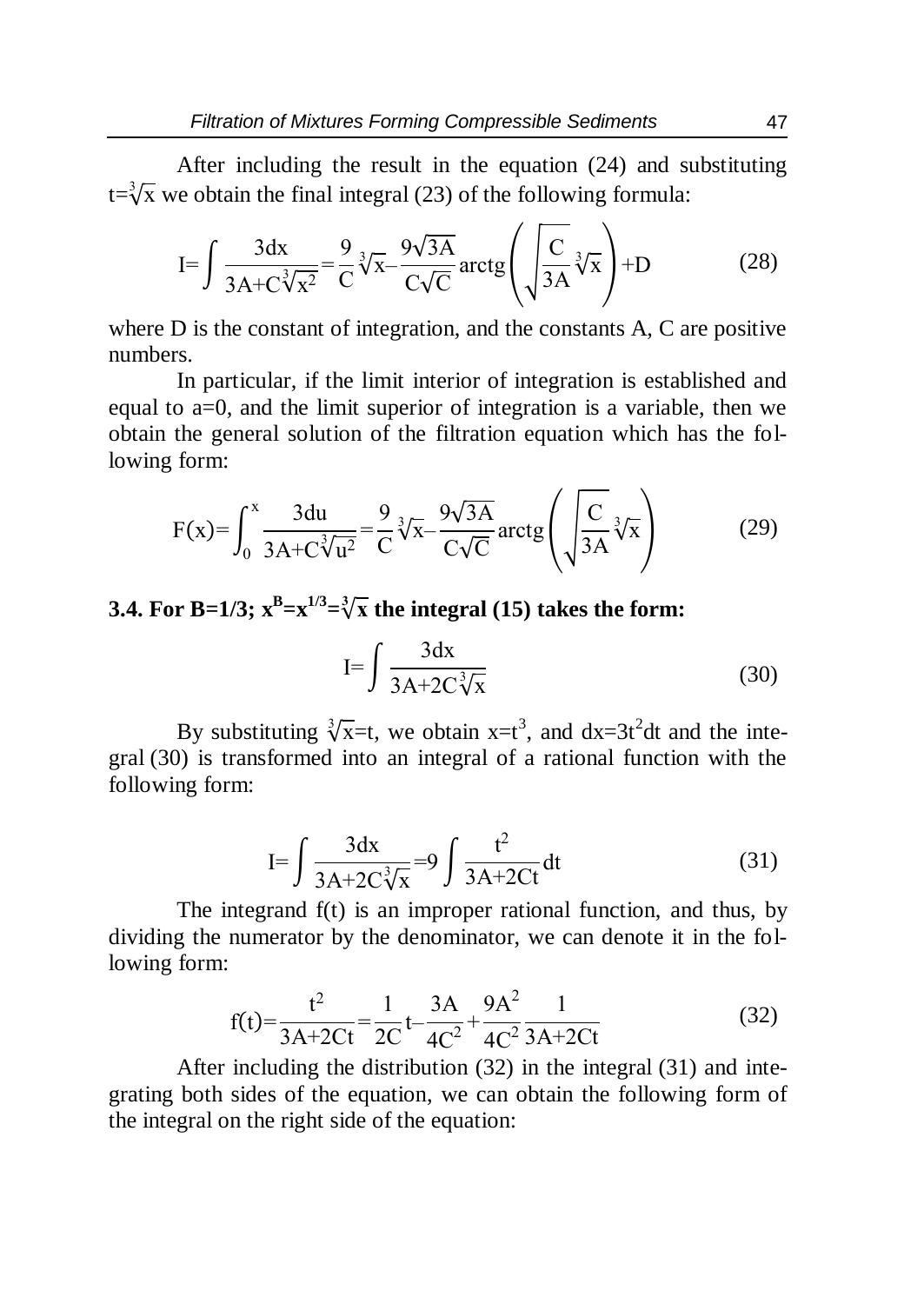$$
I = \frac{9}{4C}t^2 - \frac{27A}{4C^2}t + \frac{81A^2}{8C^3} \ln|3A + 2Ct| + D
$$
 (33)

Next, by using the original variable, ergo by substituting  $t = \sqrt[3]{x}$ , we obtain the general integral of the following form:

$$
I = \int \frac{3dx}{3A + 2C\sqrt[3]{x}} = \frac{9}{4C} \sqrt[3]{x^2} - \frac{27A}{4C^2} \sqrt[3]{x} + \frac{81A^2}{8C^3} \ln |3A + 2C\sqrt[3]{x}| + D
$$
 (34)

where D is the constant of integration.

In particular, if the limit interior of integration is established and equal to a=0 and the limit superior of integration is a variable, then the integral (30) for  $B = 2/3$  is expressed by means of the following function:

$$
F(x) = \int_0^x \frac{3du}{3A + 2C\sqrt[3]{u}} = \frac{9}{4C} \sqrt[3]{x^2} - \frac{27A}{4C^2} \sqrt[3]{x} + \frac{81A^2}{8C^3} \ln |3A + 2C\sqrt[3]{x}| - \frac{81A^2}{8C^3} \ln (3A)
$$
\n(35)

#### **4. Conclusion**

Summing up the multi-variant solution of the general differential equation of the filtration process presented above for fluctuating filtration pressure and different compressibility values of the filtration sediment accumulating on the filtration mesh (bearing in mind the previous assumption that the physical compressibility factor  $s<sub>0</sub>$ , denoted mathematically as B, that is the assumption that if  $0 < B < 1$ , which means that compressibility takes the form of a numerical value greater than zero and lower than one, then B=m/n, where m<n, and, thus,  $x^B = x^{m/n} = \sqrt[n]{x^m}$ , then the integral (15) takes the following form:

$$
I = \int \frac{ndx}{nA + (n-m)C\sqrt[n]{x^m}}
$$
 (36)

The integral (36) of the irrational function is calculated through the substitution:  $\sqrt[n]{x}$ =t, that is x=t<sup>n</sup>, and thus dx=n·t<sup>n-1</sup>dt, and then transformed into the integral of a rational function: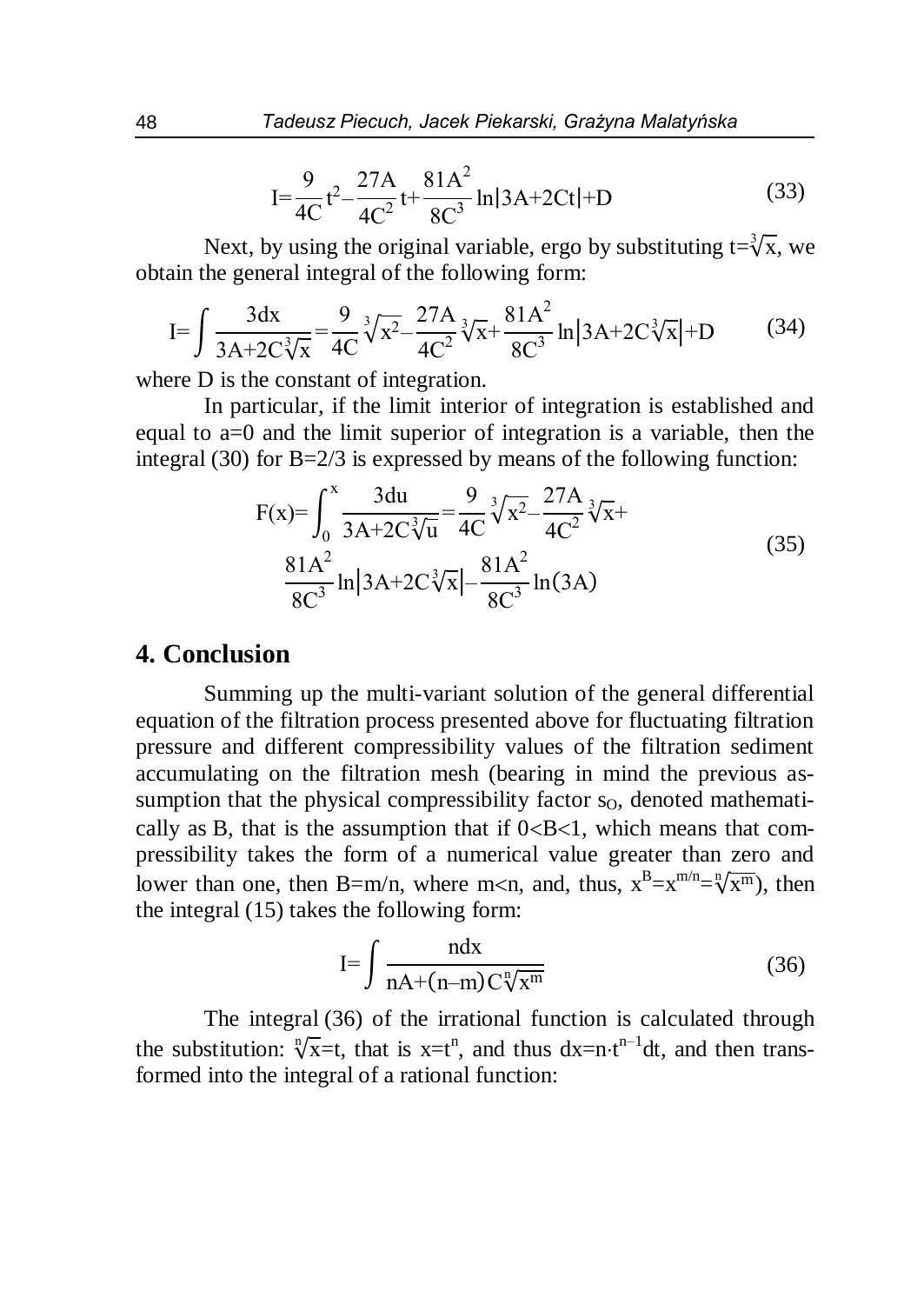$$
I = \int \frac{ndx}{nA + (n-m)C\sqrt[n]{x^m}} = n^2 \int \frac{t^{n-1}}{nA + (n-m)Ct^m} dt
$$
 (37)

Thus, in the general case, the integrand takes the form:

$$
f(t) = \frac{t^{n-1}}{nA + (n-m)Ct^m}
$$
 (38)

It is an improper rational function, as  $n-1 \ge m$ , which means that if we divide the numerator by the denominator, we can denote it as a polynomial and as a proper rational function, and then we integrate it in accordance with the common rules of integrating rational functions (that is simple fractions of the first kind or simple fractions of the second kind). The result of the integral on the right side of the equation (37) is always a function which takes the form of a sum of a polynomial, a natural logarithm or an arc tangent (e.g. the results denoted with the formulas (20), (27), (33)). Applying the substitution  $t = \sqrt[n]{x}$ , we obtain the solution of the integral (36).

However, for many sediment compressibility values  $s<sub>0</sub>$ , denoted mathematically as B, that fulfill the condition of  $0 < B \le 1$ , the general equation (15), which is the general solution of the filtration equation, and thus the equivalent of the physical formula (11), cannot be expressed by means of known functions, which means that we are not able to provide the primitive integral  $F(x)$  for the integrand function of the following form:

$$
f(x) = \frac{1}{A + C(1 - B)x^{B}}
$$
 (39)

There are, however, many numerical procedures that make it possible to calculate the approximate value of the integral of the generic type in accordance with the formula (15) (e.g. the trapezoidal rule, Simpson's rule, etc.). Many computer programs, e.g. Mathematica, Mathcad, Maple or Matlab, are able to calculate numerical values of integrals. CAS programs are able to perform symbolic integrations, which means that they provide analytical expressions in the results. It is therefore recommended to use those programs as they make it possible to focus on the essence of the problem instead of arduous calculations, saving many hours of laborious algebraic calculations as well as avoiding mistakes which are, unfortunately, frequently made [41–49].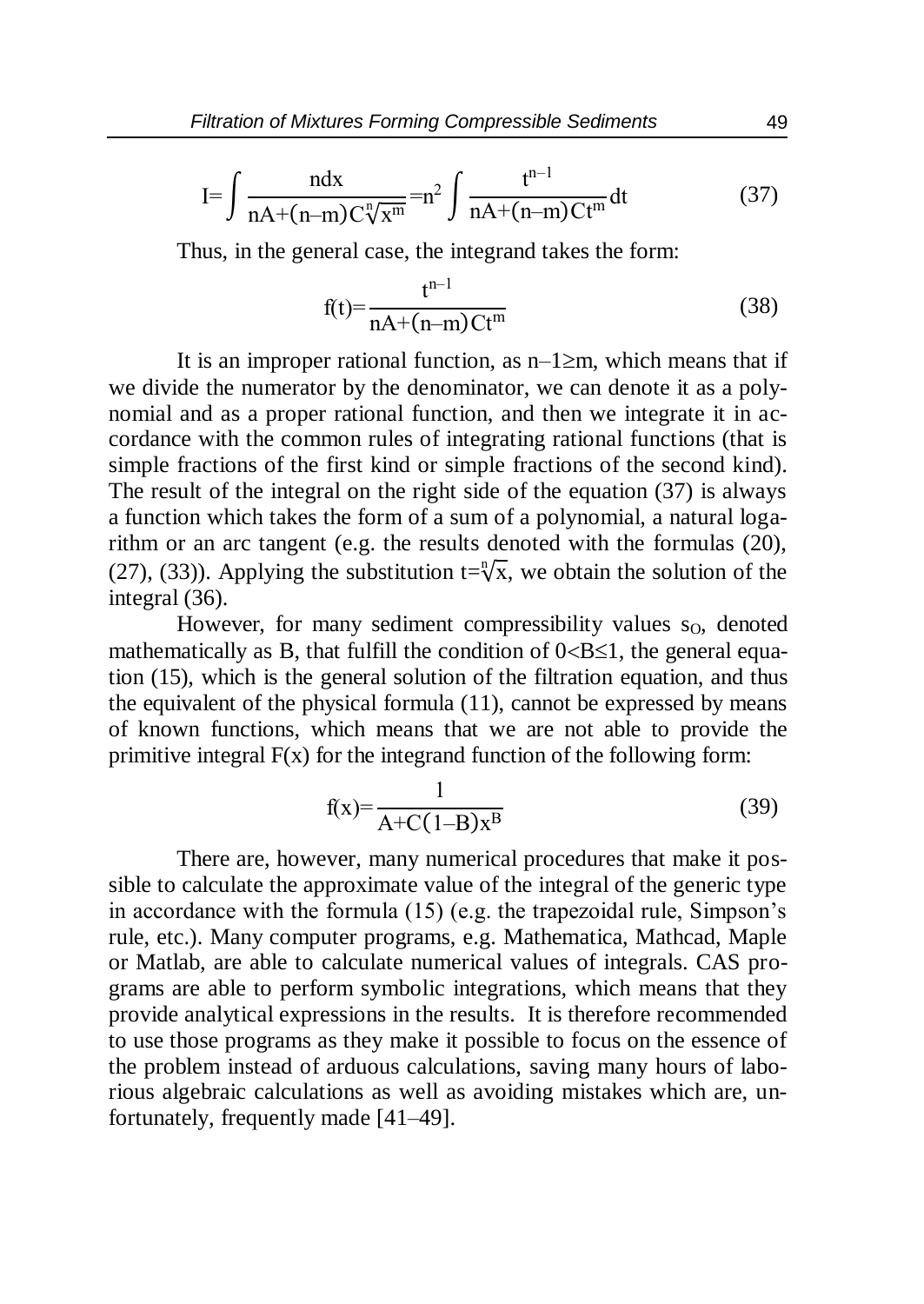Certain general conclusions for the analysts of the filtration process – in this case, the process of filtration through a filtration mesh with the formulation of compressible sediment on the mesh in the course of the process – can be derived from the theoretical analyses performed. These are as follows:

- 1. It is not possible to establish a single formula of the general filtration equation in which the sediment compressibility parameter will be present in the general physical notation (here  $B=s<sub>O</sub>$ ), in which it will be possible to directly substitute any values of the compressibility factor  $s_0$ , within the range from zero to one, and determine the flow of the medium through such a porous barrier  $-$  in the present case, a filtration mesh.
- 2. In the case of the filtration process with the formulation of compressible sediments on the filtration mesh, in order to use the general formula of the differential filtration equation, one must first solve the equation every time through its integration after substituting a specific value of the compressibility factor  $(s_0 = B)$  into the equation. The final physical formulas of those solutions for selected values of compressibility  $s_0$  are presented in table 1.
- 3. Before possible application of the general differential equation of filtration as the original equation on the basis of which we want to calculate the flow (volumetric delivery), the value of the constant  $b_0$ must first be established from the empirical formula (5) in order to determine the value of the permeability parameter K; which is the permeability parameter whose value must be known.
- 4. Determining the values of constant factors present in the formula of the general filtration equation (11) (that is t',  $b_0$ ) will be the subject of the analysis performed by the Authors of the present work for particular, typical mixtures which are used in the current engineering practice and it will constitute the subject of their subsequent publications as the continuation of their basic research on the filtration process.
- 5. The theoretical analysis of the process of filtration of compressible sediments, performed above, clearly demonstrates that using the general differential equation of the filtration process in practice through solving it, namely through integrating it with the assumed (that is, practically known value of the compressibility factor  $s_0 = B$ ), is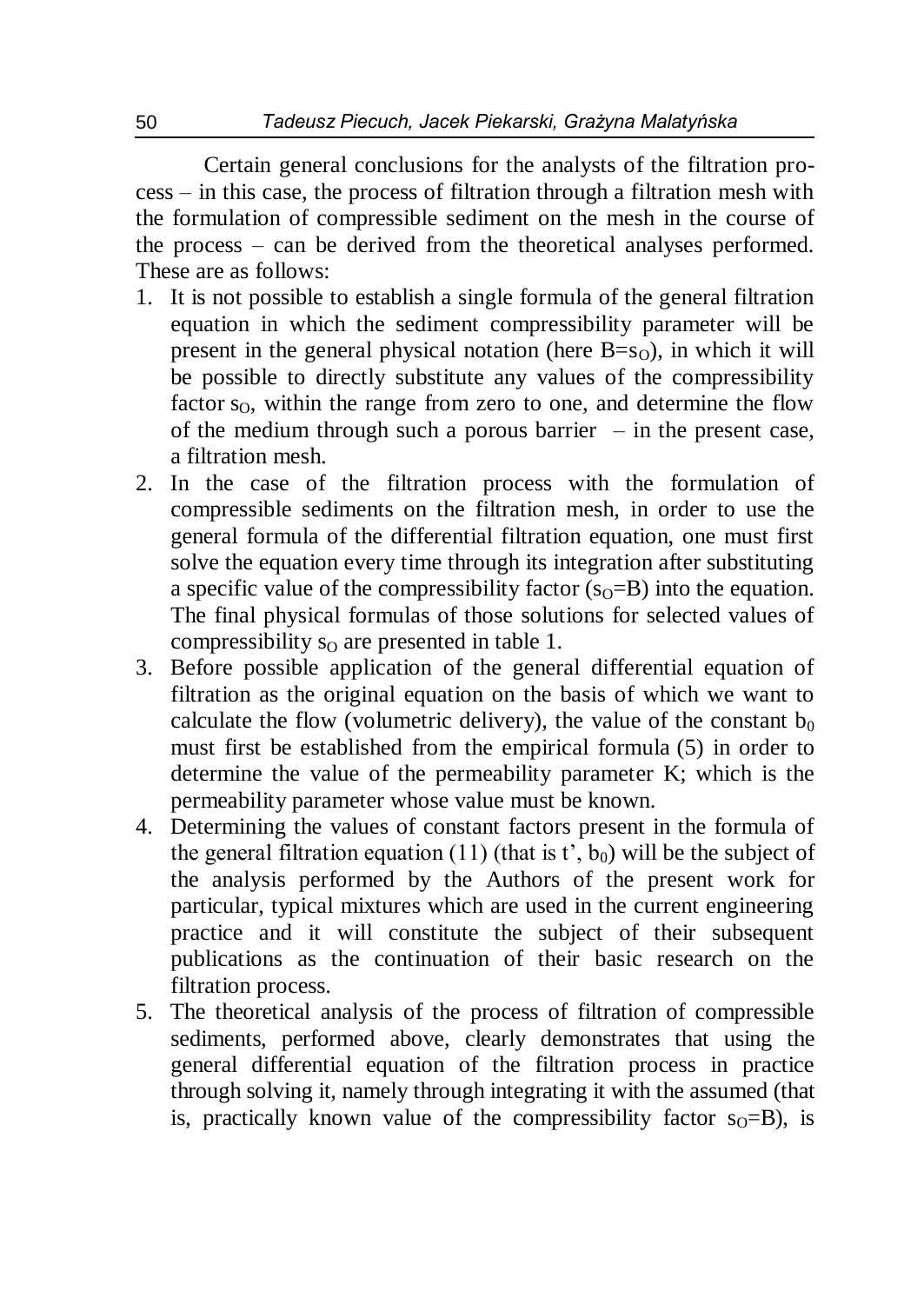nevertheless very difficult, and it therefore does not offer promising prospects of its actual application by the designers of this equation.

**Table 1.** Physical formulas of the equation of the filtration process with the formulation of compressible sediments on the filtration mesh for selected values of the compressibility factor  $s_0$ 

**Tabela 1.** Fizykalne zapisy równań procesu filtracji z tworzeniem osadów ściśliwych na siatce filtracyjnej w zależności od wartości wybranych współczynników ściśliwości so

| Compress-<br>ibility<br>factor | Equation                                                                                                                                                                                                                                                                                                                                                                                                                                |
|--------------------------------|-----------------------------------------------------------------------------------------------------------------------------------------------------------------------------------------------------------------------------------------------------------------------------------------------------------------------------------------------------------------------------------------------------------------------------------------|
| $S_{\rm O}$                    |                                                                                                                                                                                                                                                                                                                                                                                                                                         |
| 1/2                            | $\dot{V} = 4 \frac{(1-\epsilon_{\rm O})\rho_{\rm S} \sqrt{\Delta P}}{A_{\rm F}^{-2} b_{\rm O}^{-1} \mu V_{\rm N} \beta_{\rm N}} - 8 \frac{t' A_{\rm F}^{3} (1-\epsilon_{\rm O})^{2} \rho_{\rm S}^{2}}{b_{\rm O}^{-2} \mu V_{\rm N}^{2} \beta_{\rm N}^{2}}$<br>$\ln \left  2 \frac{t' \mu}{A_F} + \frac{\mu V_N \beta_N \sqrt{\Delta P}}{b_0 A_F^2 (1 - \epsilon_0) \rho_s} \right $                                                     |
| 2/3                            | $\dot{V}=9\frac{(1-\epsilon_O)\rho_S\sqrt[3]{\Delta P}}{A_F^{-2}b_O^{-1}\mu V_N\beta_N}-\frac{9\sqrt{3}\sqrt{t'\mu A_F^{-1}}}{\sqrt{\left(\frac{b_O^{-1}\mu V_N\beta_N}{A_F^{-1}(1-\epsilon_O)\rho_s}\right)^3}}$<br>$\arctg\left(\frac{\sqrt{3}}{3}\sqrt{\frac{A_F^{-1}b_O^{-1}V_N\beta_N}{t'(1-\epsilon_O)\rho_c}}\sqrt[3]{\Delta P}\right)$                                                                                          |
| 1/3                            | $\dot{V} = \frac{9}{4} \frac{(1-\epsilon_0)\rho_s \sqrt[3]{\Delta P^2}}{A_E^{-2} b_O^{-1} u V_N \beta_v} - \frac{27}{4} \frac{t'(1-\epsilon_0)^2 \rho_s^2 \sqrt[3]{\Delta P}}{A_E^{-3} b_O^{-2} u V_N^2 \beta_v^2} +$<br>$+\frac{81}{8} \frac{t'^2 (1-\epsilon_0)^3 \rho_S^3}{A_F^4 b_0^3 \mu V_N^3 \beta_N^3} \text{Ln}\left 3 \frac{t' \mu}{A_F}+\frac{2 \mu V_N \beta_N \sqrt[3]{\Delta P}}{b_0 A_F^2 (1-\epsilon_0) \rho_S}\right $ |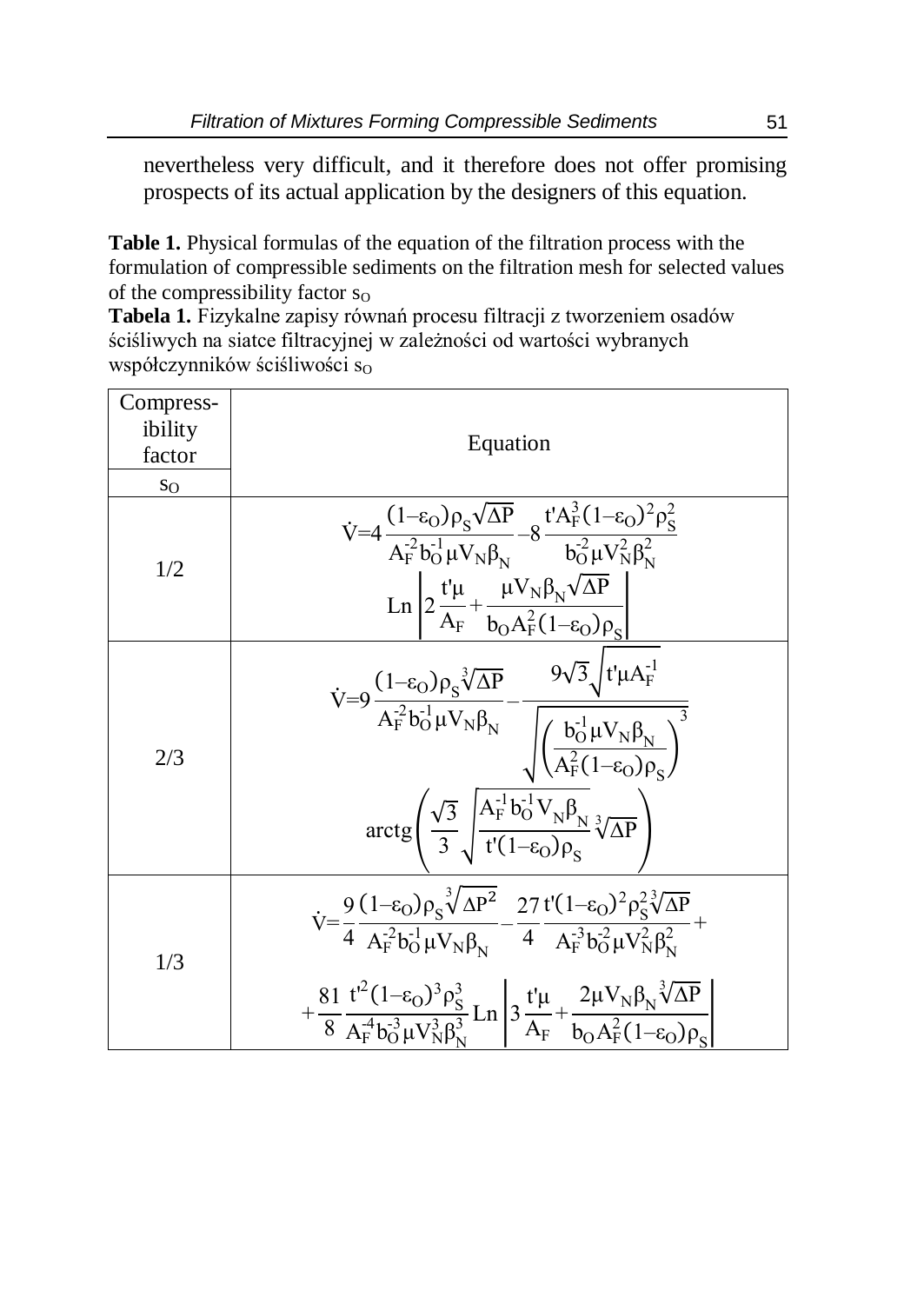## **Meaning of symbols**

| $\mathbf R$    | total resistance of the porous medium      | $[N\cdot s/m^5]$               |
|----------------|--------------------------------------------|--------------------------------|
| $\Delta P$     | pressure drop                              | $[N/m^2]$                      |
| t'             | average resistance of the filtration mesh  | $\lceil m^{-1} \rceil$         |
| $\mu$          | dynamic viscosity factor of the suspension | $[N\cdot s/m^2]$               |
| $A_{\rm F}$    | deposit area                               | $\lceil m^2 \rceil$            |
| b <sub>O</sub> | sediment constant                          | [N]                            |
| $S_{\rm O}$    | sediment compressibility factor            | $\lceil - \rceil$              |
| $V_N$          | feed volume                                | $\lceil m^3 \rceil$            |
| $\beta_N$      | inflow density of the solid phase          | $\left[\mathrm{kg/m}^3\right]$ |
| $\epsilon_0$   | sediment porosity                          | $\lceil - \rceil$              |
| $\rho_S$       | retained solid phase density               | $\left[\text{kg/m}^3\right]$   |
| L              | sediment thickness                         | $\lceil m \rceil$              |
| $\alpha$       | proper resistance of the sediment          | $[N\cdot s/m^4]$               |
| K              | permeability factor                        | $\lceil m^2 \rceil$            |
| Ÿ              | volumetric delivery                        | $\lceil m^3/s \rceil$          |

## **Literatura**

- 1. **Anielak A. M, Piecuch. T.:** *Analityczno-empiryczne kryterium filtracji ciśnieniowej i odśrodkowej zawiesiny poflotacyjnych odpadów cynku i ołowiu*. Archiwum Górnictwa PAN. Tom 29. Nr 3 (1984).
- 2. **Anielak A. M, Piecuch. T.:** *Vergleich der Entwässerung bei Druck Und Zentrifugalfiltration mit Statistischen Modellen*. Chemische Technik. Nr 3, (1987).
- 3. **Anielak A. M, Piecuch. T.:** *Vielstufige Druck Filtration. 17 Diskusionstagung Mechanische Flussigkeitabtronaug*. Drezden, 1980,
- 4. **Ciborowski. J.:** *Inżynieria chemiczna*. Państwowe Wydawnictwo Naukowe, Warszawa, 1965.
- 5. **Dahlstrom D. A., Nickolaus N.:** *Theory and practice of continuous pressure filtration*. Chemical Engineering Progress, Nr 3 (1956).
- 6. **Grace H. P.:** *Resistance of compressibility of filter cakes*. Chemical Engineering Progress, Part I, II, No. 6, 7 (1953).
- 7. **Hertjess P. M.:** *Industrial filtration.* Department Of Chemical Engineering. Technical University Delf (1948)
- 8. **Hertjess P. M., Haas H.:** *Studies in filtration Recueil Trav*. Chim. Pays-Bas. Nr 6 (1946).
- 9. **Ives K. J.**: *New concepts in filtration*. Water and Water Engineering. Nr 8 (1961).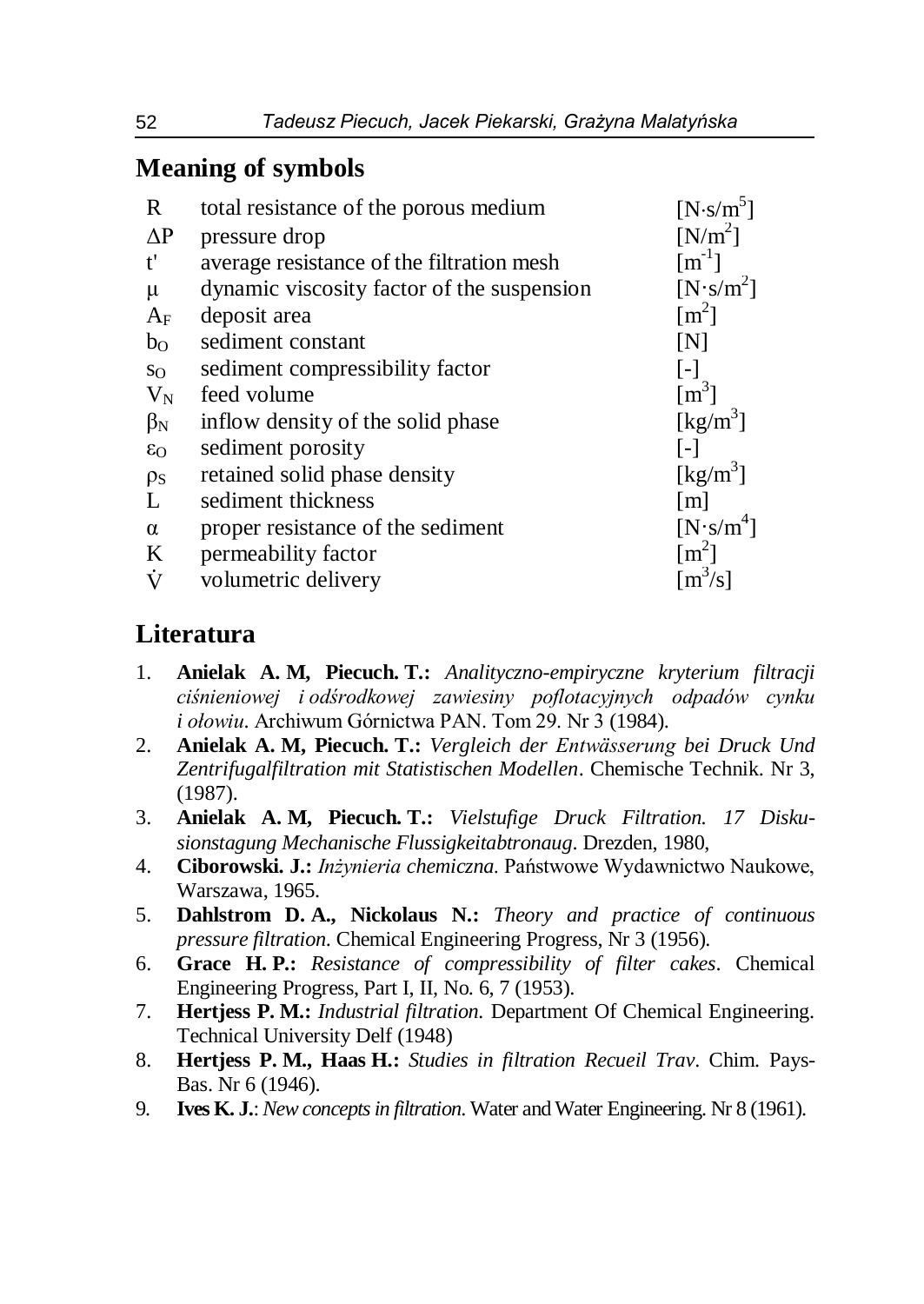- 10. **Kocurek J., Palica M.:** *Rozdzielanie zawiesin ciał stałych w cieczach na drodze filtracji z kompresją tworzonego osadu*. *Teoretyczny opis filtracji z równoczesną kompresją osadu*. Part 1, Annual Set The Environment Protection (Rocznik Ochrona Środowiska), 4, (2002), part 2, Annual Set The Environment Protection (Rocznik Ochrona Środowiska), 5 (2003).
- 11. **Koppiz K.:** *Untersuchungen über die Anwendbarkeit der Filterteorie auf die Steinkohle-Filterarbeit*. Teil 1. Aufbereitungs-Technik. nr 9 (1970).
- 12. **Koppiz K.:** *Untersuchungen überdies Anwendbarkeit der Filterteorie auf die Steinkohle-Filterarbeit*. Teil 2. Aufbereitungs-Technik. nr 12 (1970).
- 13. **Le Lec P.:** *Variatons de permeabilite des gateax de filtration*. Genie Chimique Nr 3 (1962).
- 14. **Luckert K.:** *Bewertung einer Apparatkombination*. Doktorat Dissertation Technische Hochschule. Magdeburg (1973).
- 15. **Malatyńska G.:** *Przekształcenia całkowe i rachunek operatorowy*. Wydawnictwo Politechniki Koszalińskiej, 2001
- 16. **Orlicek A. F.:** Les principes physiques dela filtration. Genie Chimique. Nr 6 (1956).
- 17. **Palica M., Grotek A.:** *Opis odwadniania zawiesiny zrzutowej po wirówce filtracyjno-sedymentacyjnej BIRDa modelem SORENSENA*. Rocznik Ochrona Środowiska (Annual Set The Environment Protection), 9 (2007).
- 18. **Palica M., Pęczek K., Kurowski Ł., Niemirowski J.:** *Periodyczna filtracja wirowa zawiesiny zrzutowej po wirówkach BIRDa zawierającej dodatek flokulantu MAGNAFLOC 336*. Annual Set The Environment Protection (Rocznik Ochrona Środowiska), 10 (2010).
- 19. **Palica M., Gierczycki A., Lemanowicz M.:** *Własności filtracyjne zawiesiny po wirówkach DECANTER po dodaniu flokulantu MAGNAFLOC 919*. Annual Set The Environment Protection (Rocznik Ochrona Środowiska), 11 (2009).
- 20. **Palica M., Wątor K., Thullie J., Kurowski Ł.:** *Odwadnianie szlamu węglowego na drodze periodycznej filtracji wirowej*. Rocznik Ochrona Środowiska (Annual Set The Environment Protection), 12 (2010).
- 21. **Palica M., Spyrka W., Adamczyk M.:** *Testy filtracji ciśnieniowej zawiesiny odpadowej z odmulnika DORRa*. Rocznik Ochrona Środowiska (Annual Set The Environment Protection), 13 (2011).
- 22. **Palica M., Kocurek J.:** *Wybrane zagadnienia teorii filtracji i kompresji osadów*. Wydawnictwo Politechniki Śląskiej. Gliwice, 2001.
- 23. **Piecuch T.:** *Badania efektywności procesu filtracji mułów węgli surowych w świetle doświadczeń*. Praca doktorska. Politechnika Śląska. Gliwice, 1972.
- 24. **Piecuch T.:** *Analityczno-empiryczny model procesu filtracji próżniowej zawiesin mułów węglowych*. Monografia habilitacyjna. Zeszyty Naukowe Politechniki Śląskiej. Seria Górnictwo. Nr 65 (1975).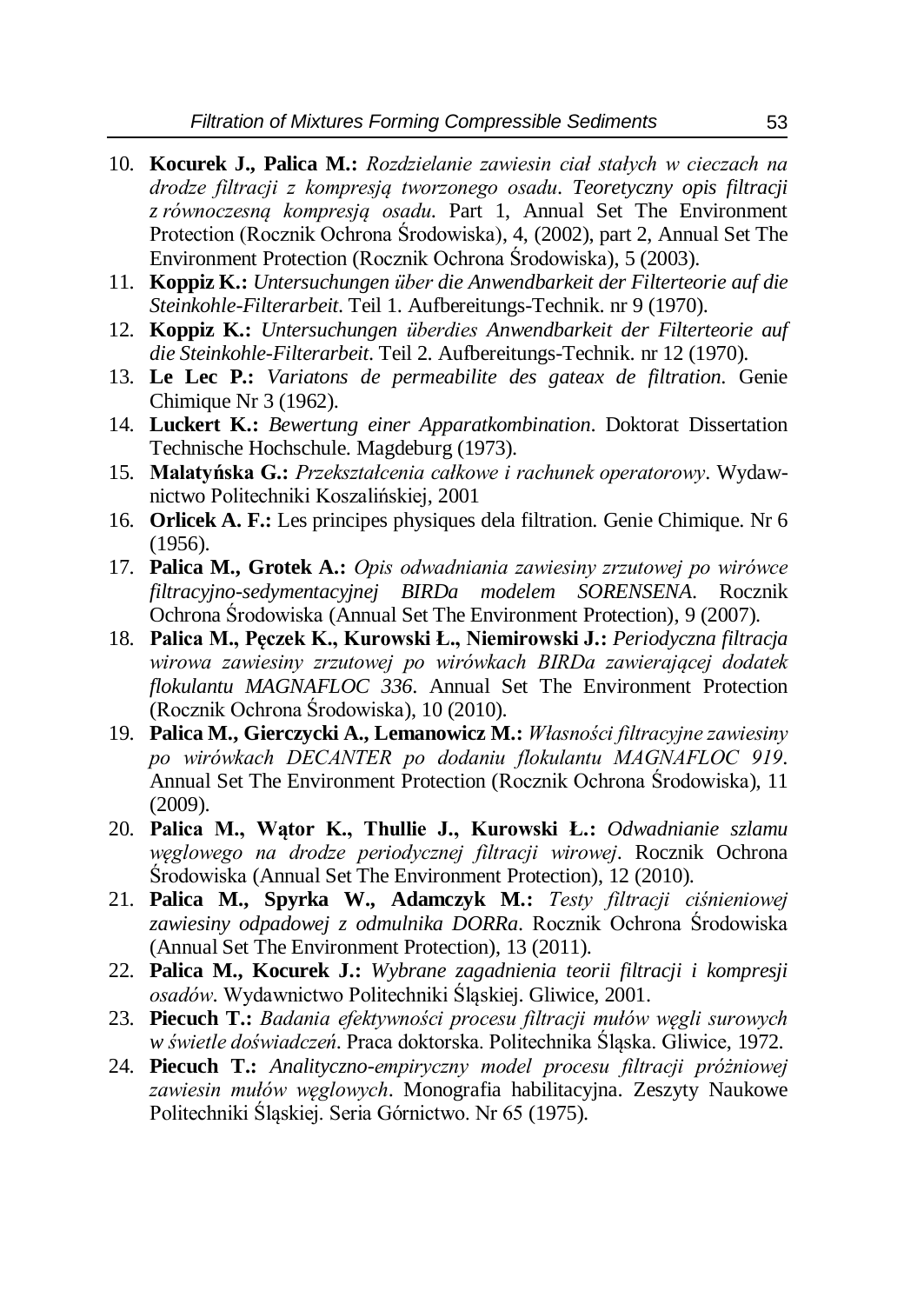- 25. **Piecuch T.:** *Analiza teoretyczna przepływu medium przez modelowe wirówki sitowe*. Monografia. Wydawnictwo Polskiego Towarzystwa Nauk o Ziemi, 1984.
- 26. **Piecuch T.:** *Studium teoretyczne procesu filtracji grawitacyjnej*. Monografia. Wydawnictwo Polskiego Towarzystwa Nauk o Ziemi, 1984.
- 27. **Piecuch T.:** *Równanie czasu przepływu rotacyjnego ścieku przez wirówkę filtracyjną*. Archiwum Ochrony Środowiska PAN, Nr 3–4 (1985).
- 28. **Piecuch T.:** *Równanie Darcy jako podstawa analizy teoretycznej szczególnych przypadków procesu filtracji*. Rocznik Ochrona Środowiska (Annual Set The Environment Protection), 11 (2009).
- 29. **Piecuch T.:** *Technika wodno-mułowa. Urządzenia i procesy*. Wydawnictwo Politechniki Koszalińskiej, 2007.
- 30. **Piecuch T.:** *Technika hydroszlamowa*. Wydawnictwo Politechniki Koszalińskiej, 1994.
- 31. **Piecuch T.:** *Technika wodno-mułowa. Urządzenia i procesy*. Państwowe Wydawnictwo Naukowo-Techniczne. Warszawa, 2010.
- 32. **Piecuch T., Anielak A. M.:** *Technika i technologia ścieków przemysłowych*. Wydawnictwo Politechniki Częstochowskiej, 1982.
- 33. **Piecuch T., Opiełka A.:** *Technologiczne badania pracy prasy filtracyjnej typu ROW*. Zeszyty Naukowe AGH. Nr 574, Seria Górnictwo, 1976.
- 34. **Piecuch T., Piekarski J.:** *Badania procesu filtracji ciśnieniowej zawiesiny poprodukcyjnej z Zakładu Przetwórstwa Drewna Polspan-Kronospan*. Monografie Komitetu Inżynierii środowiska PAN, Vol. 11 (2003).
- 35. **Piecuch T., Sówka J.:** *Stan badań teoretycznych i praktycznych nad procesem filtracji zawiesin*. Zeszyty Naukowe Politechniki Śląskiej. Nr 403. Seria Górnictwo, Gliwice, 1974.
- 36. **Piecuch T.:** *Badania procesu filtracji ciśnieniowej poflotacyjnych koncentratów miedzi*. Rudy i Metale Nieżelazne. Nr 10 (1978).
- 37. **Piecuch T.:** *Badania procesu filtracji ciśnieniowej poflotacyjnych odpadów rud miedzi*. Rudy i Metale Nieżelazne. Nr 12 (1978).
- 38. **Piecuch T.:** *Hipoteza możliwości wspólnego zapisu procesu filtracji i sedymentacji jako równania pędu*. Zeszyty Naukowe Politechniki Koszalińskiej. Seria Inżynieria Środowiska, Nr 12 (1988).
- 39. **Piecuch T.:** *Podstawy sedymentacyjnej teorii procesu filtracji*. Zeszyty Naukowe Politechniki Częstochowskiej. Seria Nauki Podstawowe. Nr 21 (1980).
- 40. **Piecuch T., Piekarski J., Malatyńska G**.**:** *The Equation Describing The Filtration Process With Compressible Sediment Accumulation On A Filter Mesh*. Archives of Environmental Protection, No 3 (2013).
- 41. **Piekarski J.:** *Wybrane przykłady obliczeń komputerowych zastosowanych w inżynierii środowiska*. Podręcznik. Wydawnictwo Politechniki Koszalińskiej, 2003.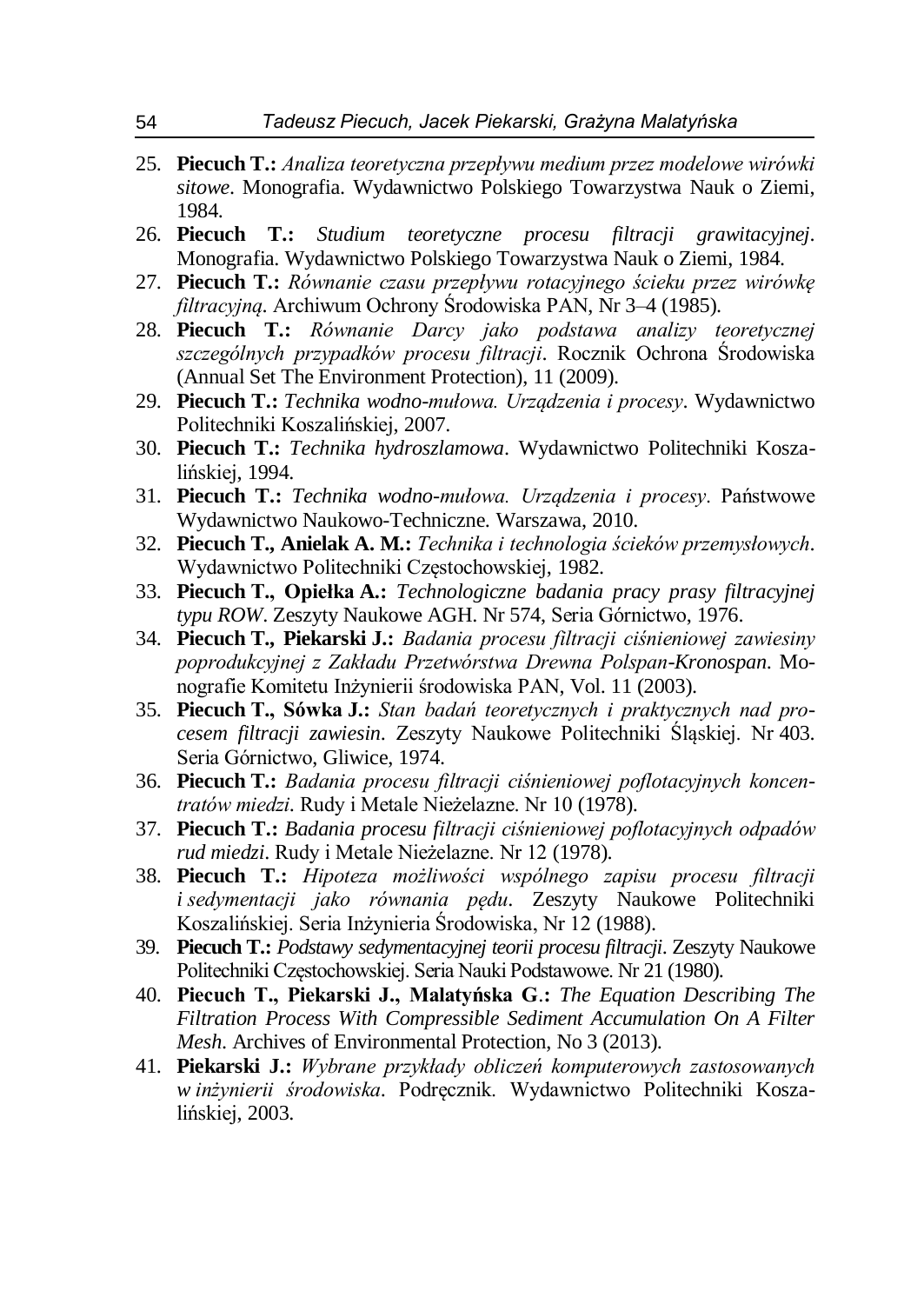- 42. **Piekarski J, Malej J.:** *Wykorzystanie techniki komputerowej do projektowania i eksploatacji wysoko sprawnych oczyszczalni ścieków*. Podręcznik. Wydawnictwo Politechniki Koszalińskiej, 2005.
- 43. **Piekarski J.:** *Metody numeryczne w modelowaniu przebiegu procesu sorpcji*. Monografia. Wydawnictwo Komisji Ekosfery PAN. Oddział Gdańsk, 2008.
- 44. **Piekarski J.:** *Numeryczne modelowanie procesu filtracji i sorpcji. Monografia habilitacyjna*. Wydawnictwo Politechniki Koszalińskiej, 2009.
- 45. **Piekarski J.:** *Analiza wybranych parametrów kolmatacji w procesie filtracji grawitacyjnej*. Rocznik Ochrona Środowiska (Annual Set The Environment Protection), 11, (2009).
- 46. **Piekarski J., Dąbrowski T.:** *Numerical method for assessment of sorption process of contaminants from wastewater*. Mineral Resources Management, 25 (2009)
- 47. **Piekarski J., Dąbrowski T.:** *Investigations on colmatation during filtration process on the porous deposit*. Polish Journal of Environmental Studies, 2009.
- 48. **Piekarski J.:** *Colmatation blockage during gravitational filtration process of coal suspension on sand bed*. Mineral Resources Management. Vol. 25, (2009).
- 49. **Piekarski J.:** *Zastosowanie metod numerycznych do modelowania procesu filtracji grawitacyjnej*. Rocznik Ochrona Środowiska (Annual Set The Environment Protection), 12 (2011).
- 50. **Sidełko R., Chmielińska-Bernacka A.:** *Application of compact reactor for methane fermentation of municipal waste*. Rocznik Ochrona Środowiska (Annual Set The Environment Protection). 15 (2013).
- 51. **Suttle H.K.:** *Filtration*. Chemical Process Engineering. Nr 8 (1962).
- 52. **Suttle H.K.:** *Filtration. Advances in filtration in the theoretical and practical fields*. Chemical Process Engineering. Nr 2 (1960).
- 53. **Suttle H.K., Tiller F.M.:** *Filtration theory today*. Chemical Engineering Progress. Nr 6 (1966).
- 54. **Tiller F.M.:** *Numerical methods for constant pressure filtration based on Kozeny'a low*. Lamar State College of Technology Beaumont Texas Chemical Engineering Progress. Nr 9 (1953).
- 55. **Tiller F.M.:** *The role of porosity in filtration. Analytic Equations for Constant Rate Filtration*. Chemical Engineering Progress. Nr 6 (1955).
- 56. **Zużikow W.A.:** *Zakonomiernosti filtrowania pri rozdielenij rassłaiwajuszczichsja suspienzji na filtrie*. Chemiczieskaja Promyszlennost. Nr 4. (1960).
- 57. **Zużikow W.A.:** *Filtracja. Teoria i praktyka rozdzielania zawiesin*. Tłumaczenie z j. rosyjskiego WNT. Warszawa, 1985.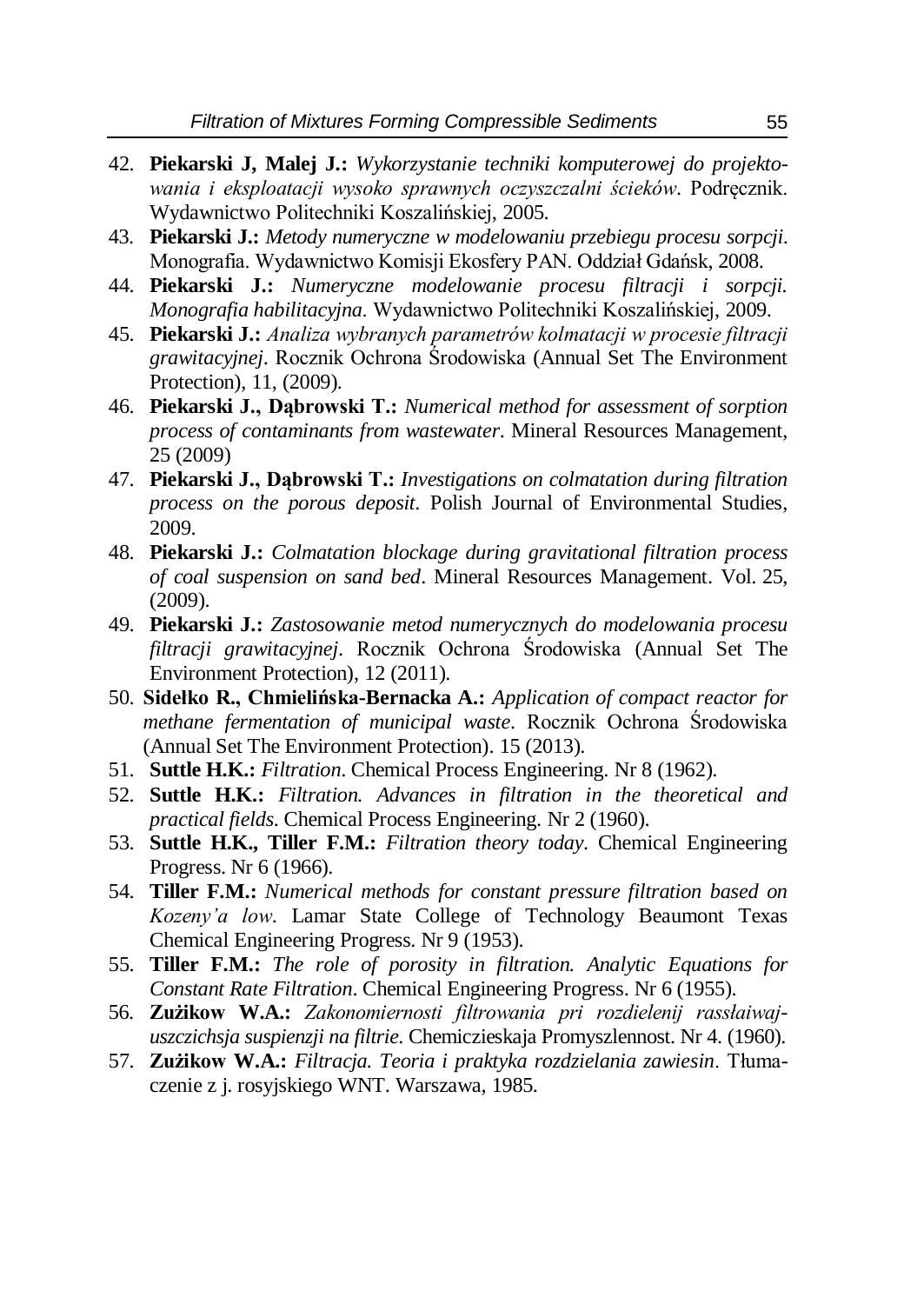### **Filtracja mieszanin tworzących osady ściśliwe**

#### **Streszczenie**

W niniejszej publikacji, rozpatrzono od strony teoretycznej proces filtracji mieszaniny cieczy i ciała stałego napływającej na siatkę filtracyjną. Ten rodzaj procesu filtracji jest charakterystyczny dla urządzeń filtracyjnych takich jak: filtry próżniowe, prasy filtracyjne oraz filtry ciśnieniowe w mniejszym stopniu wirówki filtracyjne [10, 17–22, 25–27].

Bazą rozważań jest więc ogólny zapis według równania (10) przedstawiony dla procesu filtracji z tworzeniem osadu ściśliwego na siatce filtracyjnej przy uproszczonym założeniu, że cała objętość zawiesiny  $(V<sub>N</sub>)$  nadana do procesu filtracji, przykładowo próżniowej lub ciśnieniowej [1–3, 23, 24, 33–39] zostanie zatrzymana na siatce filtracyjnej  $(V_{N}\beta_{N})$ , a więc zagęszczenie filtratu będzie równe zero. Zatem równanie (10) przyjmie postać (11).

W równaniu tym, jak wyżej, przyjmijmy dla uproszczenia wywodu matematycznego pewne nowe stałe, a mianowicie, zapiszmy stałą A w postaci (12).

Następnie stałą B określmy według zapisu (13) (13), oraz stałą C ujmijmy według zapisu (14).

Biorąc pod uwagę powyższe uproszczenia można przedstawić rozwiązanie ogólne równania różniczkowego (11) procesu filtracji ze zmiennym ciśnieniem w postaci całki (15).

Rozpatrzmy poszczególne przypadki rozwiązania całki zapisanej równaniem (15).

Dla B=1 całka przyjmie postać (16).

Dla B=0,5;  $x^B = x^{0.5} = \sqrt{x}$ , całka (15) ma postać (17)

Podstawiając  $\sqrt{x}$ =t, mamy x=t<sup>2</sup>, a stąd dx=2tdt, i tym sposobem całkę (17) z funkcji niewymiernej sprowadzamy do całki z funkcji wymiernej j (18)

Funkcję podcałkową f(t), która jest funkcją wymierną niewłaściwą przedstawiamy w postaci (19) i całkując obustronnie otrzymujemy (20).

Ostatecznie uwzględniając wynik (20) w całce (18) i wracając do wyjściowej zmiennej x otrzymamy, że całka wyraża się wzorem (21).

W szczególności, jeśli dolna granica całkowania jest ustalona i wynosi a=0, natomiast górna granica całkowania jest zmienna, to otrzymamy rozwiązanie równania filtracji w postaci (22).

Dla B=2/3;  $x^B=x^{2/3}=\sqrt[3]{x^2}$  całka (15) ma postać (23).

Poprzez podstawienie  $\sqrt[3]{x}$ =t, mamy x=t<sup>3</sup>, dx=3t<sup>2</sup>dt, i całkę z funkcji niewymiernej (23) sprowadzamy do całki z funkcji wymiernej (24).

Całkę tego typu oblicza się przedstawiając funkcję podcałkową f(t), która jest funkcją wymierną niewłaściwą, w postaci (25).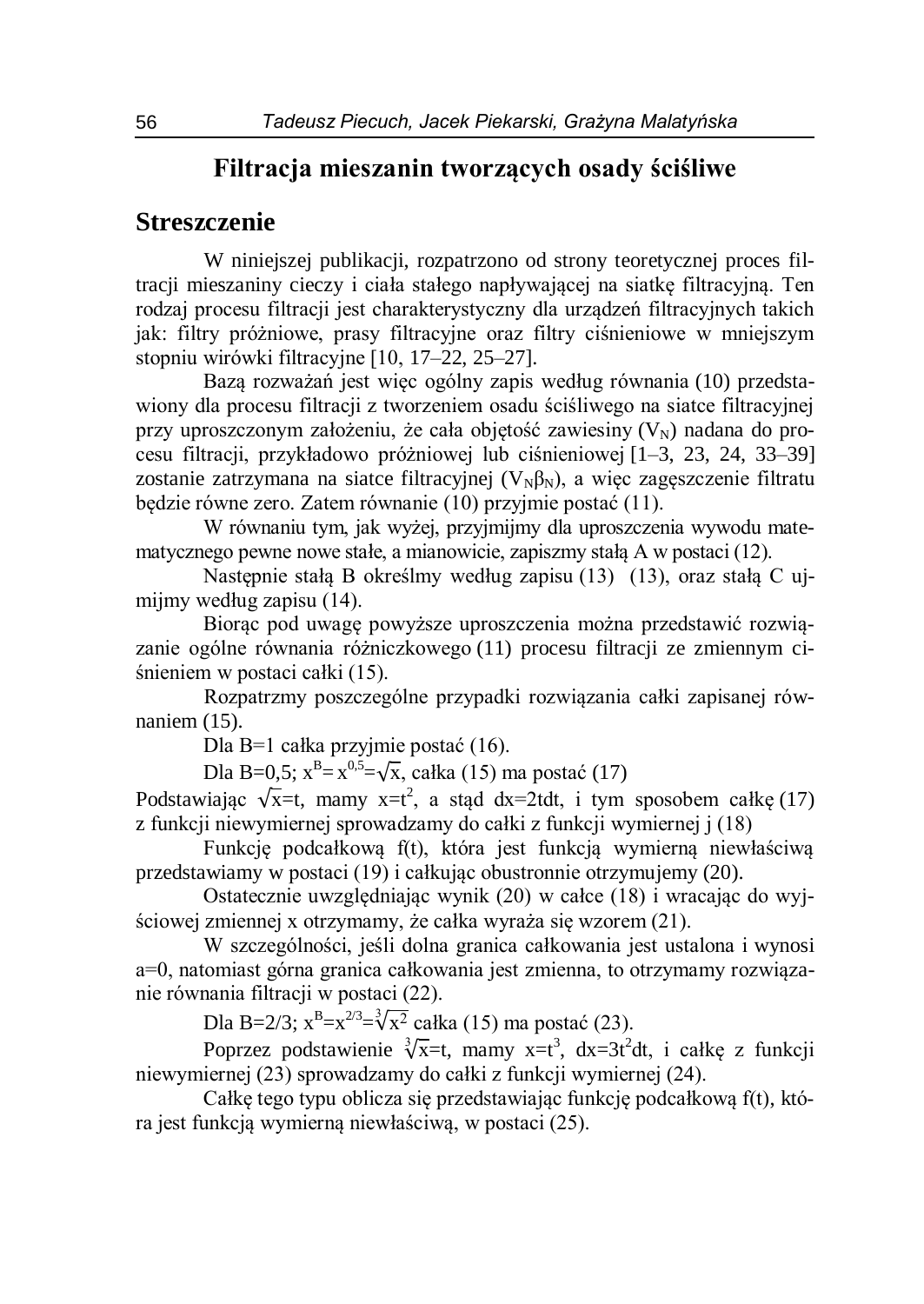Uwzględniając rozkład (25) w całce (24) i korzystając ze wzoru (26), otrzymamy (27).

Uwzględniając ten wynik we wzorze (24) oraz wracając do podstawienia t= $\sqrt[3]{x}$  otrzymamy ostatecznie, że całka (23) wyraża się wzorem (28).

W szczególności, jeżeli dolna granica całkowania jest ustalona i wynosi a=0, natomiast górna granica całkowania jest zmienna, to otrzymamy ogólne rozwiązanie równania filtracji wg zapisu (29).

Dla B=1/3;  $x^B=x^{1/3}=\sqrt[3]{x}$  całka (15) ma postać (30).

Poprzez podstawienie  $\sqrt[3]{x}$ =t, mamy x=t<sup>3</sup>, oraz dx=3t<sup>2</sup>dt i całkę (30) sprowadzamy do całki funkcji wymiernej postaci (31).

Funkcja podcałkowa f(t) jest funkcją wymierną niewłaściwą, a więc dzieląc licznik przez mianownik przedstawiamy ją w postaci (32).

Uwzględniając rozkład (32) w całce (31) i całkując obustronnie otrzymamy, że całka stojąca po prawej stronie ma postać (33).

Następnie wracając do wyjściowej zmiennej tj. do podstawienia t= $\sqrt[3]{\mathrm{x}}$ otrzymamy, całkę ogólną postaci (34).

W szczególności, jeżeli dolna granica całkowania jest ustalona i wynosi a=0, natomiast górna granica całkowania jest zmienna, to dla B=2/3 całkę (30), wyrażamy za pomocą funkcji (35).

Z przeprowadzonej analizy teoretycznej wynikają pewne ogólne wnioski dla badaczy procesu filtracji – w tym przypadku procesu filtracji przez siatkę filtracyjną z tworzeniem osadu ściśliwego w trakcie trwania procesu na tej siatce. Otóż:

- nie można ustalić jednakowej formuły ogólnego równania filtracji takiego, w którym wystąpi parametr ściśliwości osadu w ogólnym zapisie fizykalnym (tutaj  $B=s<sub>0</sub>$ ), do którego to równania będzie można podstawiać wprost dowolne wartości współczynnika ściśliwości s<sub>0</sub>, w granicach pomiędzy wartością zero oraz jeden i określać przepływ medium przez taką przegrodę porowatą – tu siatkę filtracyjną,
- w przypadku procesu filtracji z tworzeniem osadów ściśliwych na siatce filtracyjnej – chcąc korzystać z ogólnego zapisu równania różniczkowego filtracji, należy je każdorazowo najpierw rozwiązać poprzez całkowanie podstawiając najpierw do tego równania, konkretną wartość współczynnika ściśliwości  $(s<sub>0</sub>=B)$ . Końcowe fizykalne zapisy tych rozwiązań, dla wybranych współczynników ściśliwości s<sub>O</sub> przedstawiono w tablicy 1,
- przed ewentualnym wykorzystaniem ogólnego równania różniczkowego filtracji, jako równania wyjściowego, na podstawie którego chcemy wyliczyć przepływ (wydatek objętościowy) należy najpierw ustalić wartość stałej b<sub>0</sub> z zapisu empirycznego (5) dla określenia wartości parametru przepuszczalności K; a więc parametru przepuszczalności, który musi być znany,